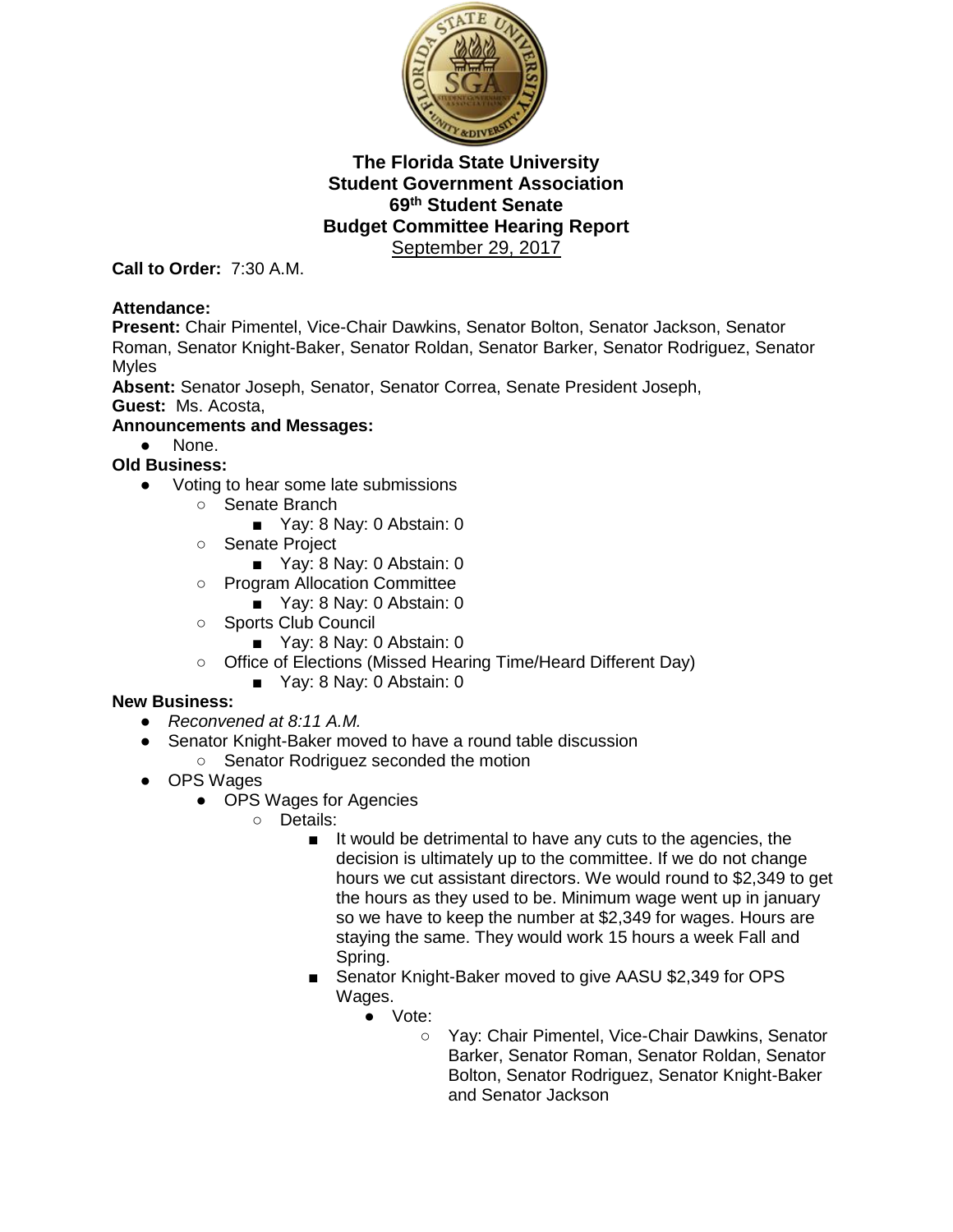

# **Budget Committee Hearing Report**

- September 29, 2017
	- Nay: None.
	- Abstain: None.
- Senator Knight-Baker moved to give BSU \$2,349 for OPS Wages.
	- Vote:
		- Yay: Chair Pimentel, Vice-Chair Dawkins, Senator Barker, Senator Roman, Senator Roldan, Senator Bolton, Senator Rodriguez, Senator Knight-Baker and Senator Jackson
		- Nay: None
		- Abstain: None.
- Senator Knight-Baker moved to give HLSU \$2,349 for OPS Wages.
	- Vote:
		- Yay: Chair Pimentel, Vice-Chair Dawkins, Senator Barker, Senator Roman, Senator Roldan, Senator Bolton, Senator Rodriguez, Senator Knight-Baker and Senator Jackson
		- Nay: None
		- Abstain: None.
		- $\bigcap$
- Senator Knight-Baker moved to fund Pride Student Union \$2,349 for OPS Wages.
	- Yay: Chair Pimentel, Vice-Chair Dawkins, Senator Barker, Senator Roman, Senator Roldan, Senator Bolton, Senator Rodriguez, Senator Knight-Baker and Senator Jackson
	- Nay: None
	- Abstain: None.
- Senator Knight-Baker moved to fund Veteran Student Union \$2,349 for OPS Wages.
	- Yay: Chair Pimentel, Vice-Chair Dawkins, Senator Barker, Senator Roman, Senator Roldan, Senator Bolton, Senator Rodriguez, Senator Knight-Baker and Senator Jackson
	- Nay: None
	- Abstain: None.
- Senator Knight-Baker moved to fund Women Student Union \$2,349 for OPS wages.
	- Yay: Chair Pimentel, Vice-Chair Dawkins, Senator Barker, Senator Roman, Senator Roldan, Senator Bolton, Senator Rodriguez, Senator Knight-Baker and Senator Jackson
	- Nay: None
	- Abstain: None.
- OPS wages for Bureaus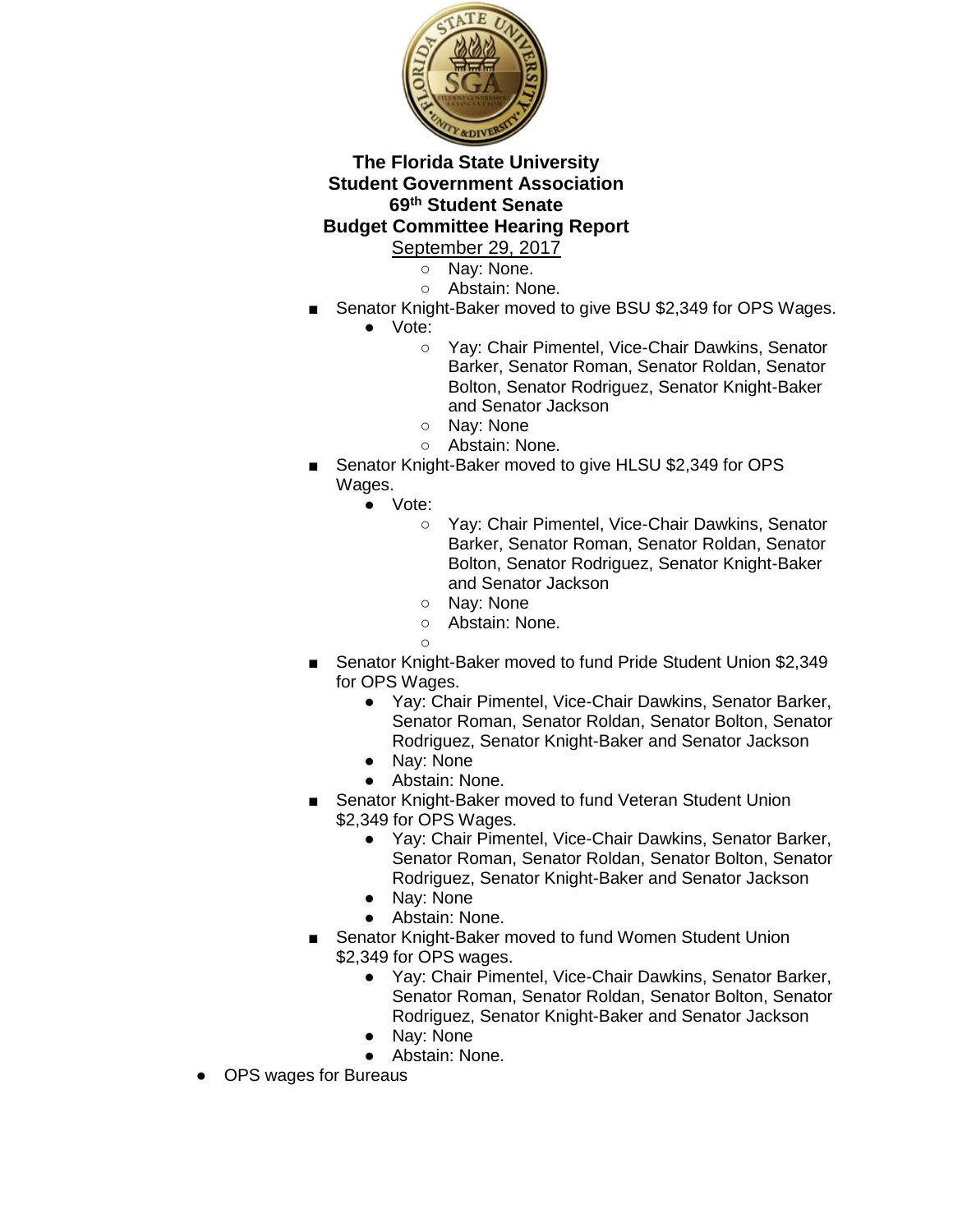

- The new number for OPS wages for bureaus is \$729 is the new number due to the minimum wage increase.
- Senator Knight-Baker moved to fund CPE \$729 dollars for OPS wages.
	- Yay: Chair Pimentel, Vice-Chair Dawkins, Senator Barker, Senator Roman, Senator Roldan, Senator Bolton, Senator Rodriguez, Senator Knight-Baker and Senator Jackson ■ Nay: None
	- Abstain: None.
- Senator Rodriguez moved to fund IRHC \$729 in OPS wages.
	- Yay: Vice-Chair Dawkins, Senator Barker, Senator Roman, Senator Roldan, Senator Bolton, Senator Rodriguez, Senator Knight-Baker and Senator Jackson
	- Nay: None
	- Abstain: None.
- Senator Jackson asked if how can we fund IRHC only \$729?
	- They only pay the director and they only get paid for the physical office hours they do in the SGA offices.
- Senator Knight-Baker made a point that they request more money to maybe leave a buffer if they receive less?
	- Yes, them requesting 1,000 but only getting \$600 is normal
- Senator Barker asked the difference in hours that bureaus work and agencies?
	- 15 hours vs 6 hours in a two week period
- Senator Knight-Baker moved to fund OEI \$729 in OPS wages.
	- Yay: Chair Pimentel, Vice-Chair Dawkins, Senator Barker, Senator Roman, Senator Roldan, Senator Bolton, Senator Rodriguez, Senator Knight-Baker and Senator Jackson
	- Nay: None
	- Abstain: None.
- Senator Knight-Baker moved to fund SCURC \$729 in OPS wages.
	- Yay: Chair Pimentel, Vice-Chair Dawkins, Senator Barker, Senator Roman, Senator Roldan, Senator Bolton, Senator Rodriguez, Senator Knight-Baker and Senator Jackson
	- Nay: None
	- Abstain: None.
	- Senator Knight-Baker moved to fund Servant Leadership \$729 in OPS wages.
		- Yay: Chair Pimentel, Vice-Chair Dawkins, Senator Barker, Senator Roman, Senator Roldan, Senator Bolton, Senator Rodriguez, Senator Knight-Baker and Senator Jackson
		- Nay: None
		- Abstain: None.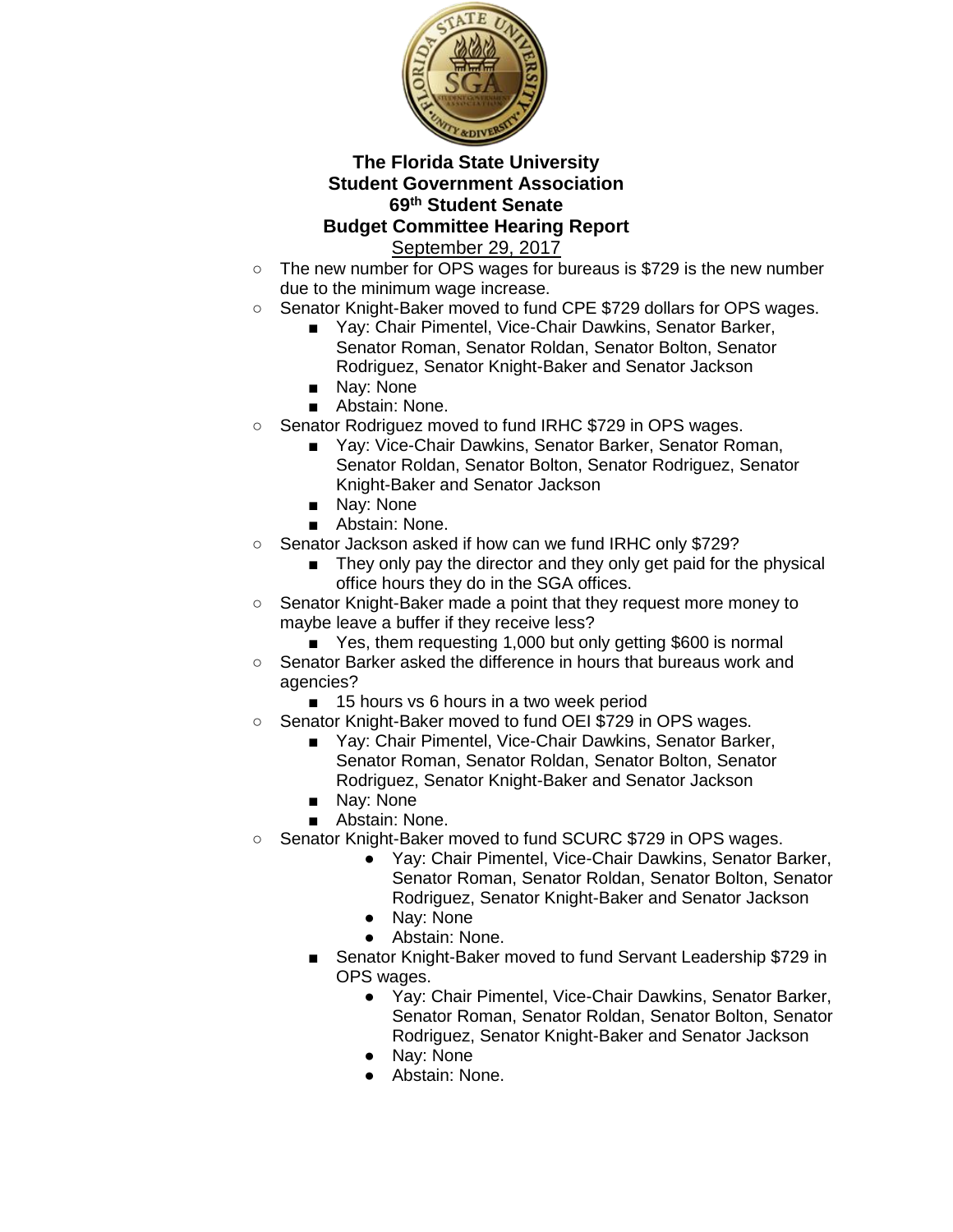

# **Budget Committee Hearing Report**

- Senator Knight-Baker moved to fund Student Sustainability \$729 in OPS wages.
	- Yay: Chair Pimentel, Vice-Chair Dawkins, Senator Barker, Senator Roman, Senator Roldan, Senator Bolton, Senator Rodriguez, Senator Knight-Baker and Senator Jackson
	- Nay: None
	- Abstain: None.
- We discussed why we are funding OGA more money than the other bureaus in OPS wages.
	- They work in the summer, but other bureaus are not required to work in the summer.
	- They work in the summer during legislative sessions.
	- Only agencies, exec branch, and senate are required to be here in the summer
- Senator Bolton mentioned that OGA asked for less than what they are being funded.
	- They are only requested 11,000 is because they can't a lobbyist in A&S Fees
		- There will still be a lobbyist but A&S fees are not going to the lobbyist
- Senator Knight-Baker moved to fund Governmental Affairs \$1,289 in OPS wages.
	- Yay: Chair Pimentel, Vice-Chair Dawkins, Senator Barker, Senator Roman, Senator Roldan, Senator Bolton, Senator Rodriguez, Senator Knight-Baker and Senator Jackson
	- Nay: None
	- Abstain: None.
- OPS wages for SGA Offices
	- Offices of Elections
		- Only supervisor of elections get paid, deputy supervisor only gets paid during prime election season. Starting yesterday, they needed to be open for a certain amount of hours. There is off season time but they have to budget enough so if there has to be a recall election.
		- Senator Knight-Baker asked if we should still pay the deputy director after the election?
			- No, they get paid for 16 weeks
			- Sometimes the deputy's run elections if there are two elections going on.
		- *Proviso Language: Check lastyears*
		- Senator Knight-Baker moved to fund the Office of Elections \$7,040 for OPS wages.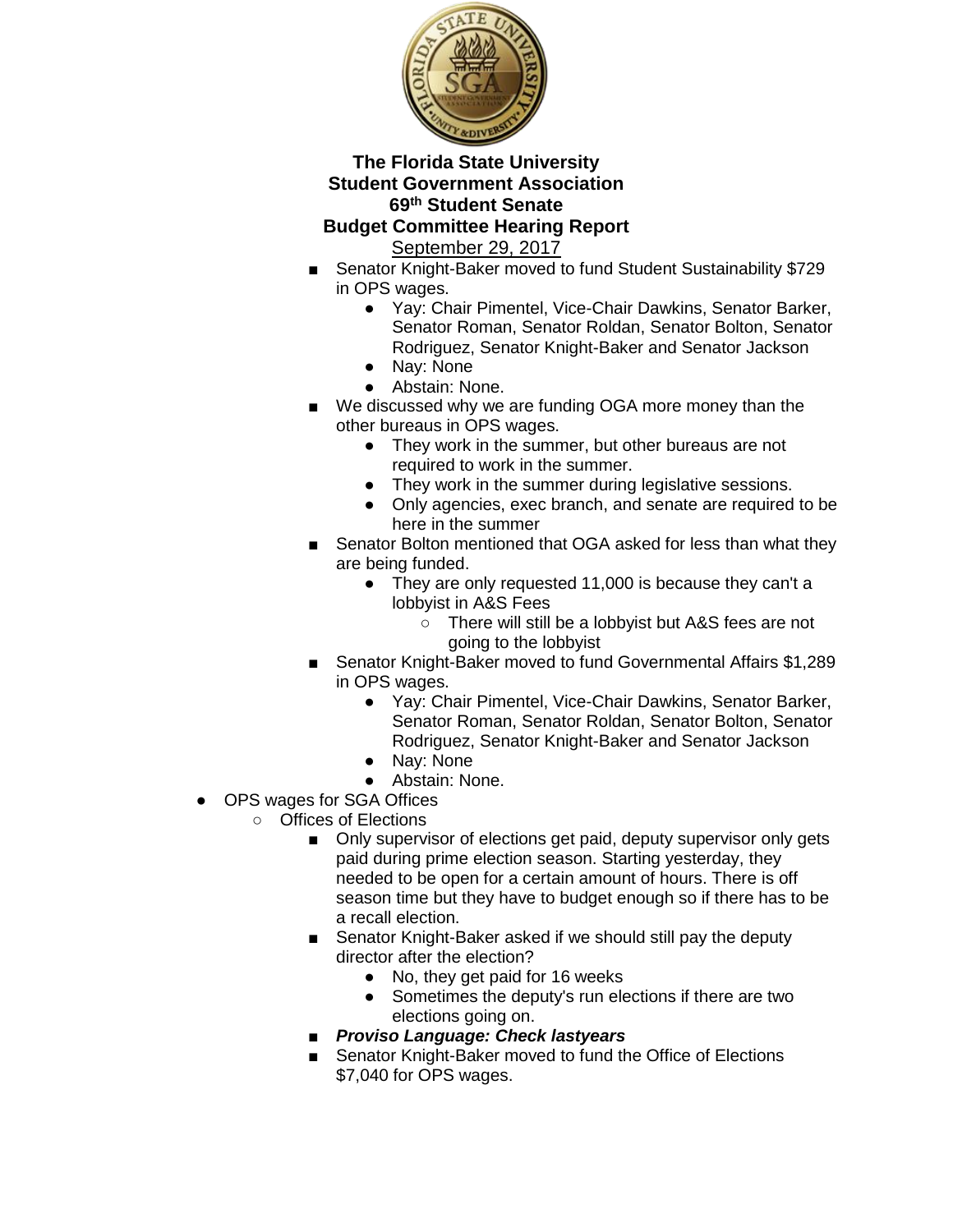

# **Budget Committee Hearing Report**

September 29, 2017

- Yay: Chair Pimentel, Vice-Chair Dawkins, Senator Barker, Senator Roman, Senator Roldan, Senator Bolton, Senator Rodriguez, Senator Knight-Baker and Senator Jackson
- Nay: None
- Abstain: None.
- Senate
	- \$5,306 is the new number for the senate branch.
		- Both the Senate President and Pro-Temp are working in the summer and fall
	- Senator Knight-Baker moved to fund \$5,587 to the Senate Branch for OPS wages
		- Yay: Chair Pimentel, Vice-Chair Dawkins, Senator Roman, Senator Bolton, Senator Rodriguez, Senator Knight-Baker and Senator Jackson
		- Nay: None
		- Abstain: None.
	- **Revisited at 10:53 A.M.** 
		- Senator Bolton said we can use the logic of having this to pay tuition.
		- They want to increase it to \$5,895 ○ An extra .90 cents.
		- Senator Knight-Baker asked if we can match what we give Senate President to Study Body President. Also with Student Body VP and Senate Pro-Temp.
		- Senator Joseph mentioned that students have found it easier to come to the Senate President as opposed to the Student Body President.
		- Senate President: \$8.75
		- Senate Pro-Temp: \$8.25
		- Senator Roman funded

#### ■ **\* Will Discuss Again**

- Executive Branch
	- Senator Jackson asked why they are paid so much?
		- Four years ago we paid the Student Body president for 35 hours. There is no student that works more than 20 hours and they increased the price that they make.
		- Lowered it to \$10 an hour for the president. They have to be here for Fall,Spring and Summer.
		- \$9 an hour for Student Body VP in Fall, Spring and Summer.
		- Chief of Staff gets minimum wage.
		- Treasurer also gets minimum wage.
			- Fall/Spring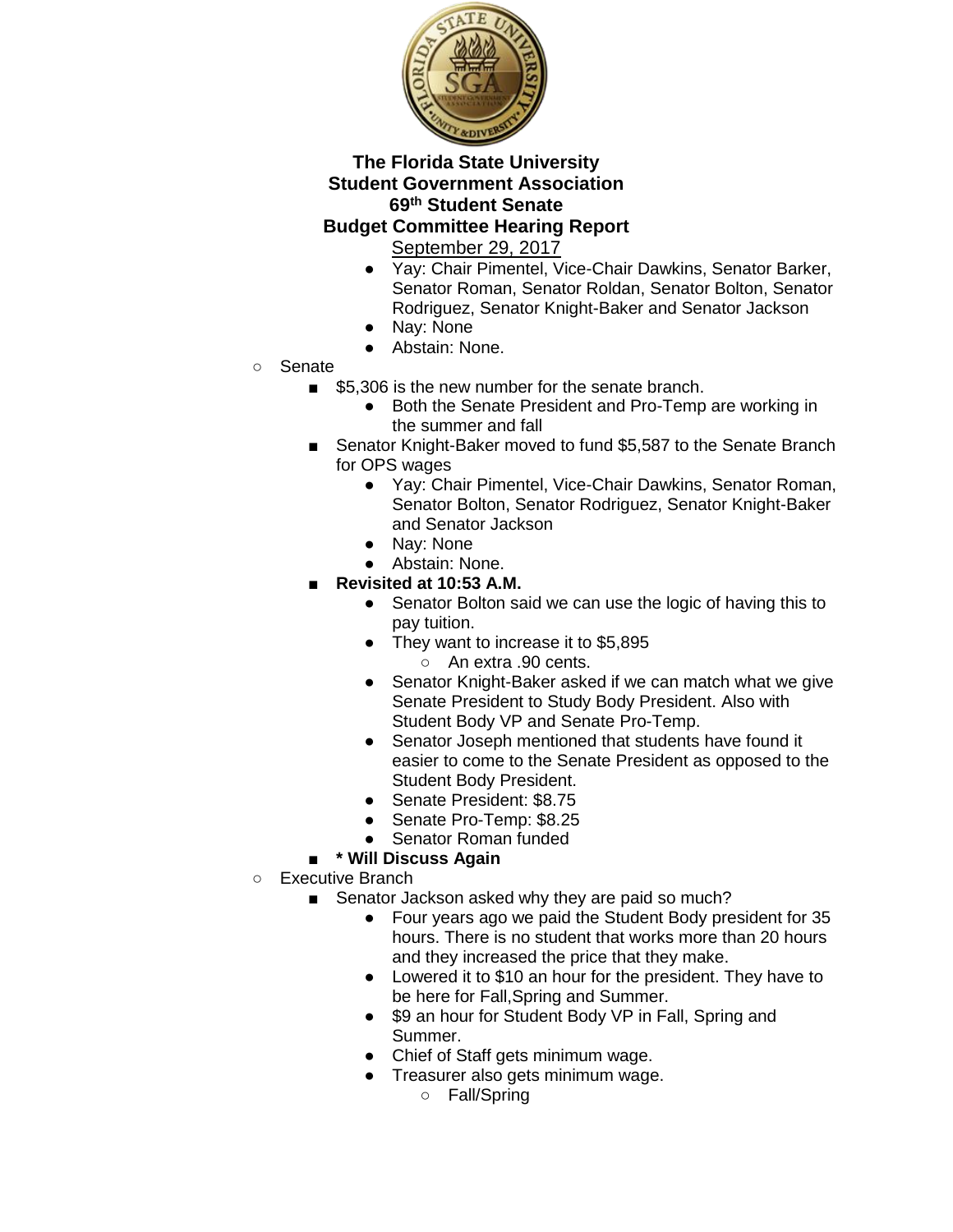

#### **Budget Committee Hearing Report**  September 29, 2017

- \$24,521 is the number if everything stays the same
	- Minimum went up to \$8.10
- Senator Knight-Baker mentioned that their is a discrepancy in pricing in giving the Student Body President and VP both \$9 or both \$10.
- Senator Jackson working the same hours does not mean they have the same amount of responsibility.
- Senator Rodriguez asked the Student Body President gets paid more than an Agency Director.
	- Student Body President works harder.
- Chair Pimentel mentioned that our A&S Fees do not allow us to give these officials a raise.
- Senator Knight-Baker mentioned we should not raising the minimum wage for these students.
- Senator Knight-Baker moved to fund \$24,521 for OPS wages for the Executive Branch.
	- Yay: Chair Pimentel, Vice-Chair Dawkins, Senator Barker, Senator Roman, Senator Roldan, Senator Bolton, Senator Rodriguez, Senator Knight-Baker and Senator Jackson
	- Nay: None
	- Abstain: None.
- Supreme Court
	- Last year we stopped funding the supreme court justices and only funded the chief justice. He has to conduct some business and administrative tasks.
		- $\bullet$  5 hours/ 10 hours a week
	- **Revisited at 5:32 P.M.**
	- ■ It would settle to \$3,645
	- Senator Rodriguez mentioned that we should cut the Univeristy Defenders hours he wants to cut it from 5 to 3 hours a week.
		- If it was 6 hours it would be \$2,673 keeping the Chief Justice at 5 hours.
		- If they 3 hours a week over summer it would be \$2,989 if we moved hours from Fall/Spring from University Defender.
	- Senator Knight-Baker moved to fund the supreme court \$3,112 in OPS wages.
		- Motion to move \$200 to Supreme Court
		- Yay: Chair Pimentel, Vice-Chair Dawkins, Senator Barker, Senator Roman, Senator Roldan, Senator Bolton, Senator Rodriguez, Senator Knight-Baker and Senator Jackson
		- Nay: None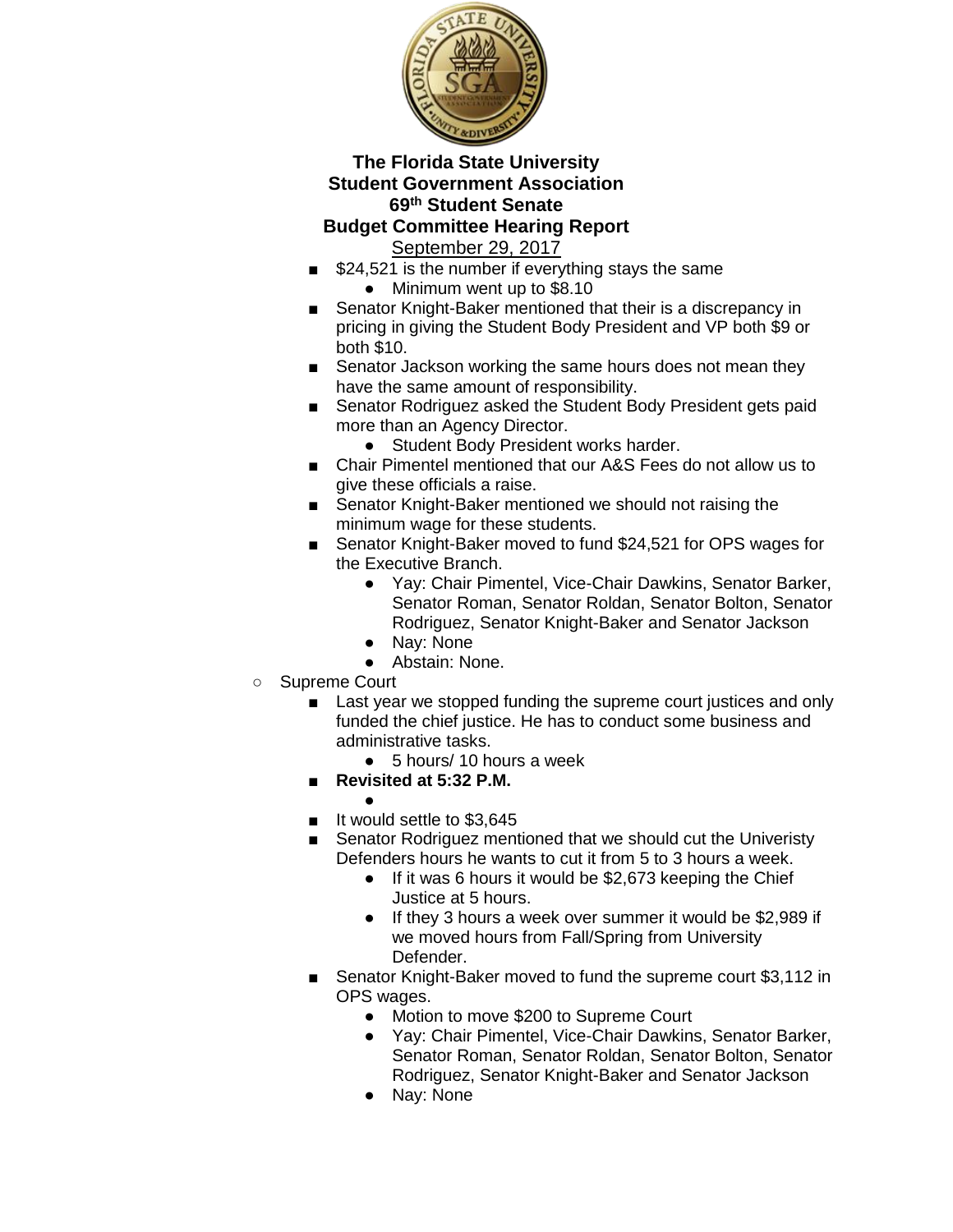

- Abstain: None.
- Senator Knight-Baker moved to send \$550 in the cateogry of food
	- Yay: Senator Roman, Chair Pimentel, Senator Bolton, Senator Knight-Baker, Senator Jackson, Senator Rodriguez, Vice-Chair Dawkins, Senator Myles
	- Nay: None
	- Abstain: None
- Senator Knight-Baker moved to have a recess
- **9:34 A.M.**  Senator Bolton motioned to come back from recess
- Roll Call: Senator Jackson, Senator Myles, Senator Roman, Vice-Chair Dawkins, Senate President Wilkerson, Chair Pimentel, Senator Bolton
- OPS wages for Affiliated Projects
	- Medical Response Unit
		- They are paid during finals week for working graduation as well.
			- 16 pay periods Fall and Spring
		- It would be \$5,703 if we keep where they are at currently at for OPS wages
			- They requested \$5,246 less
		- They have 3 student paid officer positions
		- We changed it last year to sixteen pay periods to account for the work they have to do at Graduation.
		- Senator Bolton moved to fund them \$5,703 in OPS wages
			- Yay: Senator Jackson, Senator Myles, Senator Roman, Vice-Chair Dawkins, Senate President Wilkerson, Chair Pimentel, Senator Bolton
			- Nay: None
			- Abstain: None.
			- ●
		- Student Publications
			- They asked for a little bit more money in OPS wages to account for more expense to work during break times. More money to people and less to paper (printing, etc).
			- How many more students do they want to have?
				- Three students for the summer.
			- Having three people with the increased minimum wage it would be about \$38,897
				- 9 student staff members (18 hours a week)
				- 3 staff members over the summer (18 hours a week)
			- Senator Jackson moved to fund \$38,897 in OPS wages
				- Yay: Senator Jackson, Senator Myles, Senator Roman, Vice-Chair Dawkins, Senate President Wilkerson, Chair Pimentel, Senator Bolton
				- Nay: None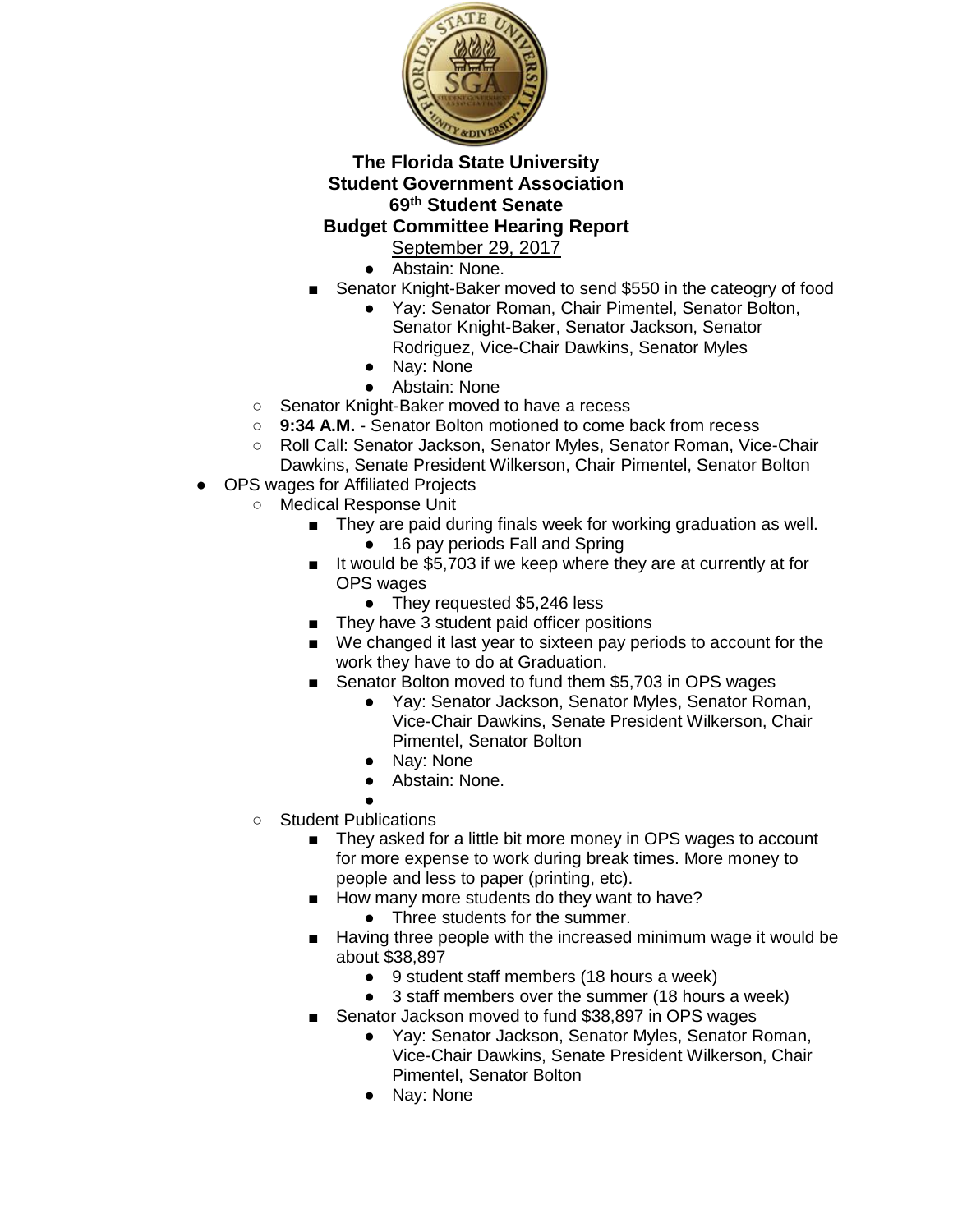

- Abstain: None.
- WVFS V-89
	- In OPS wages accounting for keeping everything the same for 19.5 pay periods \$32,574
		- They are requesting \$42,868
			- They are requesting 5 more hours a week difference in \$8,000 dollars.
		- Programming Director and Music Director are only paid in OPS wages.
		- 15 hours a week
		- All 26 and a half pay periods
		- Senator Jackson asked how many students they reach?
		- Not just students, online and around.
	- One of thirty amazing collegiate radio stations
	- They work when there is a problem so she contracts them out and has a set number amount of money.
		- Flat rate for studio manager, networking administrator and webmaster
	- Senator Bolton asked for expense reports
		- We currently do not have that from them.
	- Senator Roman mentioned that we do not need to fund this radio station.
	- Senator Bolton proposed gave the idea of giving them 17
		- The new number would be \$34,293 is increasing the program director and music director to 17 hours a week.
	- Most of the professionals work on the side because they are paid on a "salary"
- Roll Call: *Senator Joseph*, Senator Jackson, Senator Roman, Vice-Chair Dawkins, Chair Pimentel, Senator Bolton, Senator Knight-Baker, Senate President Joseph
	- Primary responsibility is complying with FCC guidelines
	- They want an increase in studio manager because it has resulted in an increase in the work required for the radio station.
		- \$4,00 to \$6,000 increase.
	- Meet in the middle
	- Senator Joseph mentioned the importance of a professional sound engineer to comply with FCC.
	- If we are to increase these positions, Chair Pimentel wants complete dedicated through senate to publicize this.
	- Currently the amount of students, should be increased if we are funding them more.
	- Calculated Numbers
		- \$5,000 for Student Manager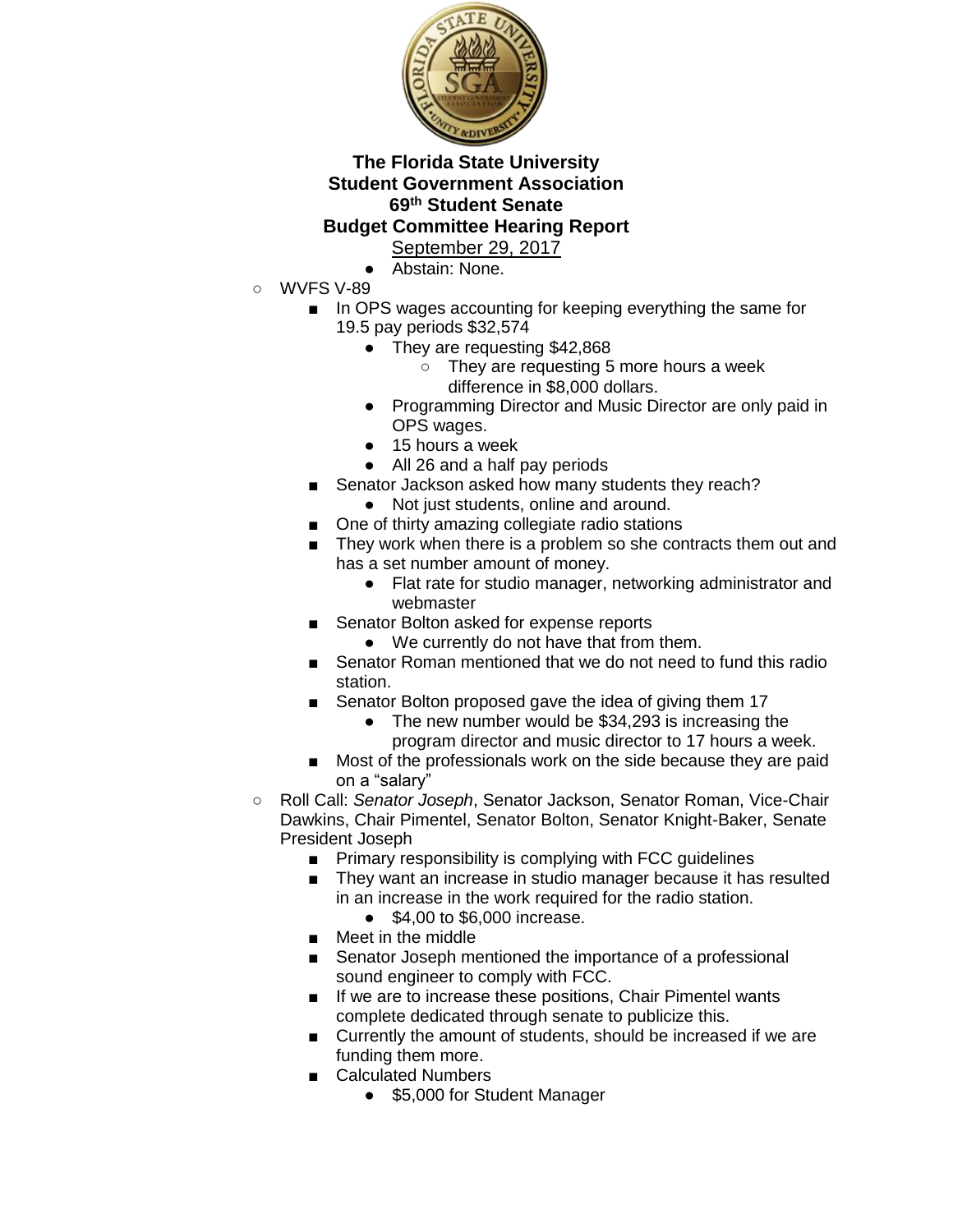

# **Budget Committee Hearing Report**

- \$4,000 for Webmaster (not gonna give them \$5,000 (\$2,000 increase)
	- They do not agree that \$5,000 is a reasonable amount to pay a webmaster.
	- They are currently given \$3,000, so keep it
- \$6,000 for System Administrator (2 people) (requested increase of \$2,000)
- Roll Call: Senator Joseph, Senator Jackson, Senator Roman, Vice-Chair Dawkins, Chair Pimentel, Senator Bolton, Senator Knight-Baker, Senate President Joseph, *Senator Correa*
	- \$5,000 for Sound Engineer (\$2,000 increase)
		- Senator Joseph mentioned the studio engineer is retired and it is a hard thing to compete. The increase is important.
		- The increase would be \$8,000
		- They want to cut it at half and complete it at \$7,000 and Senator Joseph mentioned the importance of this position.
		- Senator Bolton mentioned that that \$7,000 is a good point as on now. Senator Joseph disagrees.
	- 8,000 flat for social security/medicare
	- Senator Knight-Baker moved to fund \$38,297 to the WVFS 90.
		- Yay: Senator Jackson, Senator Roman, Vice-Chair Dawkins, Chair Pimentel, Senator Bolton, Senator Knight-Baker, Senator Correa
		- Nay: Senator Joseph
		- Abstain: None.
	- Senator Knight-Baker move to put a asterisk that we revisit this number.
- OPS wages for SGA Offices
	- SGA Accounting and Advising
		- There is no increase
		- They get paid \$9 an hour
		- \$9,500 is the total requested amount for OPS wages.
		- They budget for this to provide for money for students/staff who work longer in SGA.
		- Senator Roman moved to fund \$9,500 to SGA Accounting and Advising for OPS wages.
			- Yay: Senator Joseph, Senator Jackson, Senator Roman, Vice-Chair Dawkins, Chair Pimentel, Senator Bolton, Senator Knight-Baker, Senate President Joseph, Senator Correa
			- Nay: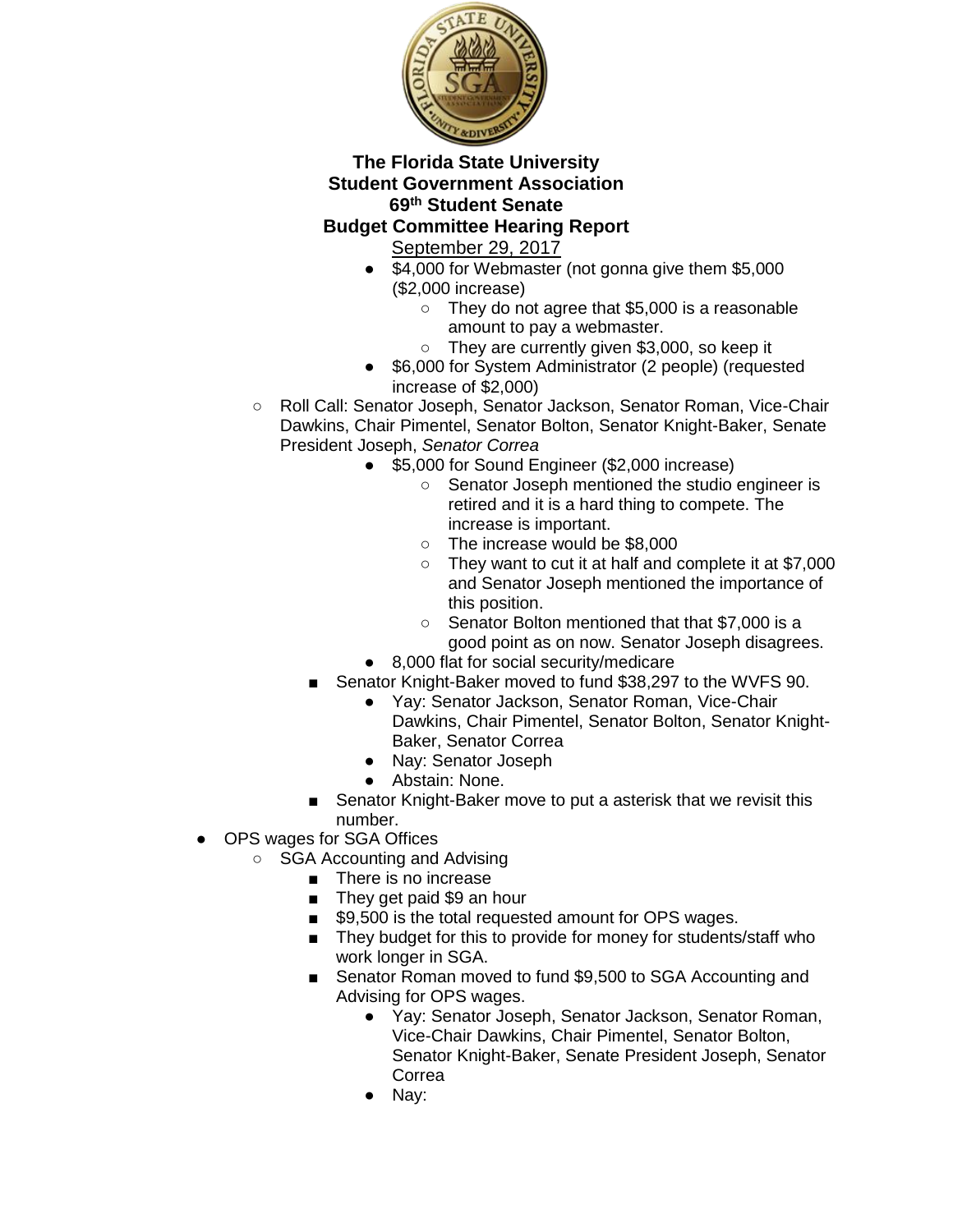

- Abstain:
- **Child Care Center** 
	- OPS Wages: \$265,256
	- They employ 34 students
	- Senator Roman mentioned it is very nice after doing the new renovations.
	- Senator Knight-Baker mentioned this will help us increase number on the ranking.
	- Vice-Chair Dawkins mentioned how they employ students and it's an amazing place.
	- Senator Roman mentioned how we can do community service there.
	- Senator Roman mentioned to fund \$265,256 for the Child Care Center
	- Yay: Senator Joseph, Senator Jackson, Senator Roman, Vice-Chair Dawkins, Chair Pimentel, Senator Bolton, Senator Knight-Baker, Senate President Joseph, Senator Correa, Senator Rodriguez
	- Nav: None.
	- Abstain: None.
- Salaries
	- SGA Salary Account
		- Senator Roman mentioned that the presentation was thorough enough for the \$667,000 request.
		- Senator Joseph mentioned increasing to \$670,000 would be good but he is not sure about it.
		- Senator Knight-Baker moved to fund SGA Salary Account to \$670,000
			- Yay: Senator Joseph, Senator Jackson, Senator Roman, Vice-Chair Dawkins, Chair Pimentel, Senator Bolton, Senator Knight-Baker, Senate President Joseph, Senator Correa
			- Nay: None.
			- Abstain: None.
		- Senator Roman moved to fund \$7,000 in SGA Salary in the expense category.
			- Yay: Senator Joseph, Senator Jackson, Senator Roman, Vice-Chair Dawkins, Chair Pimentel, Senator Bolton, Senator Knight-Baker, Senate President Joseph, Senator Correa
			- Nay: None.
			- Abstain: None.
- Overhead Assessment:
	- Expense: \$400,000
	- Senator Roman moved to fund \$400,000 in the category of expense
		- Yay: Senator Joseph, Senator Jackson, Senator Roman, Vice-Chair Dawkins, Chair Pimentel, Senator Bolton, Senator Knight-Baker, Senate President Joseph, Senator Correa
		- Nav: None.
		- Abstain: None.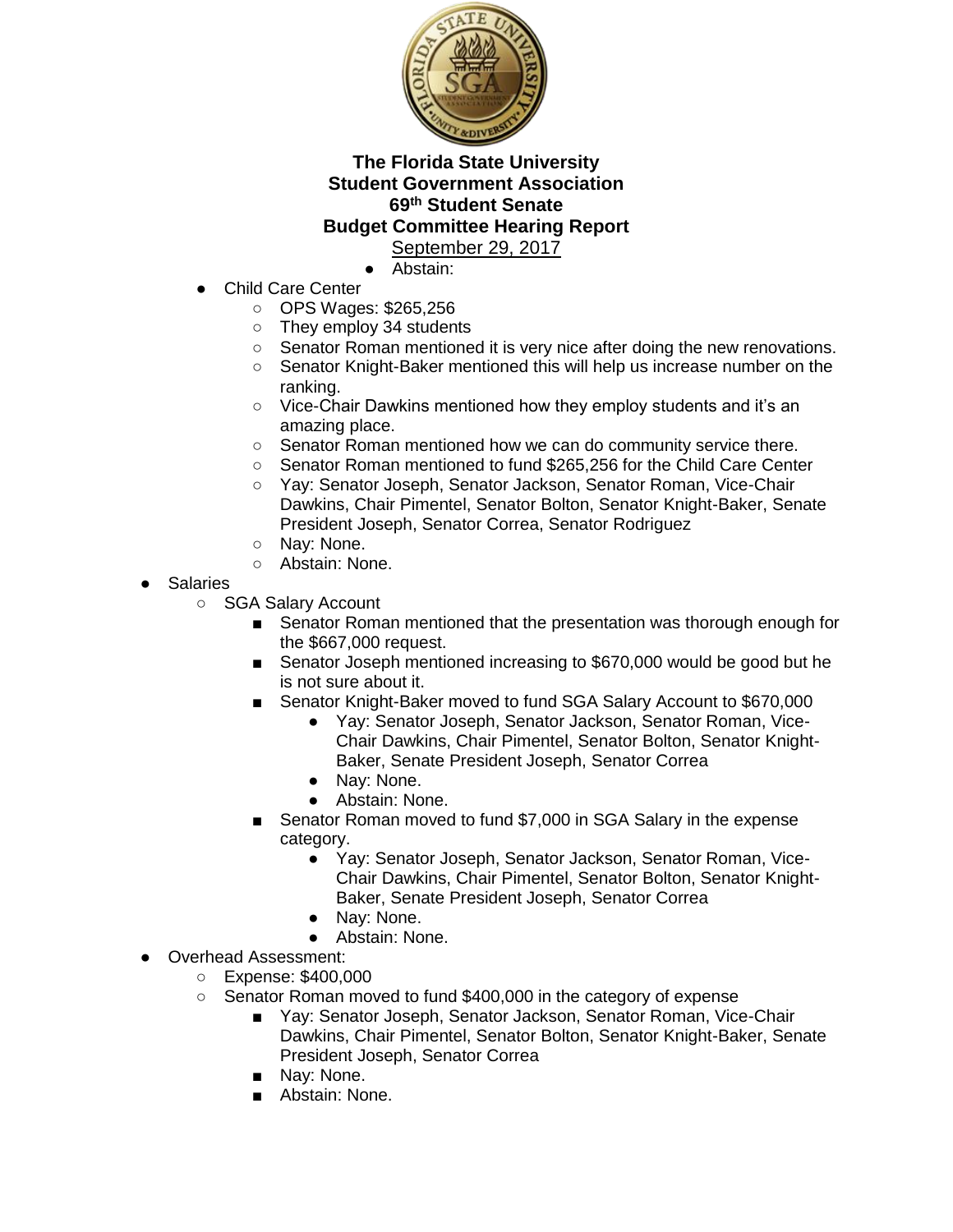

- COGS Request:
	- Senator Knight-Baker moved to fund \$567,200 in the category of expense.
		- Yay: Senator Joseph, Senator Jackson, Senator Roman, Vice-Chair Dawkins, Chair Pimentel, Senator Bolton, Senator Knight-Baker, Senator Correa
		- Nay: None.
		- Abstain: None.
- Center for Global Engagement
	- OPS Wages
		- \$13,365 for OPS Wages
		- Senator Knight-Baker does not think we should be fully funding the Center for Global Engagement.
		- Senator Joseph asked if they intend to hire more people or extend hours
		- Senator Joseph asked if we could add in proviso language that they hire more students
		- Chair Pimentel said we could give them what they asked for since it is the same as last year since. He wants us approve salaries and then come back to them (GLOBE)
		- ■
	- Salary
		- Senator Knight-Baker moved to fund the Globe \$59,000 in salaries.
			- Yay: Senator Joseph, Senator Jackson, Senator Roman, Vice-Chair Dawkins, Chair Pimentel, Senator Bolton, Senator Knight-Baker, Senator Correa
			- Nav: None.
			- Abstain: None.
- Campus Recreation:
	- Details:
		- The request is \$5,646,000
			- Asked for an extra \$300,000
		- If we fully fund them that would be 41% of our budget
		- Of all of the services so many students use Campus Recreation
		- The Rez is only open a couple
		- They cut fitness classes'
	- Roll Call: Senator Joseph, Senator Jackson, Senator Roman, Vice-Chair Dawkins, Chair Pimentel, Senator Bolton, Senator Knight-Baker, Senate President Joseph, Senator Correa, *Senator Rodriguez* 
		- Reduction in league space, loss of staff
		- This is what our A&S fees are supposed to go toward
		- Senator Joseph asked if are the only source of funding for them
			- We are 85% of funding for them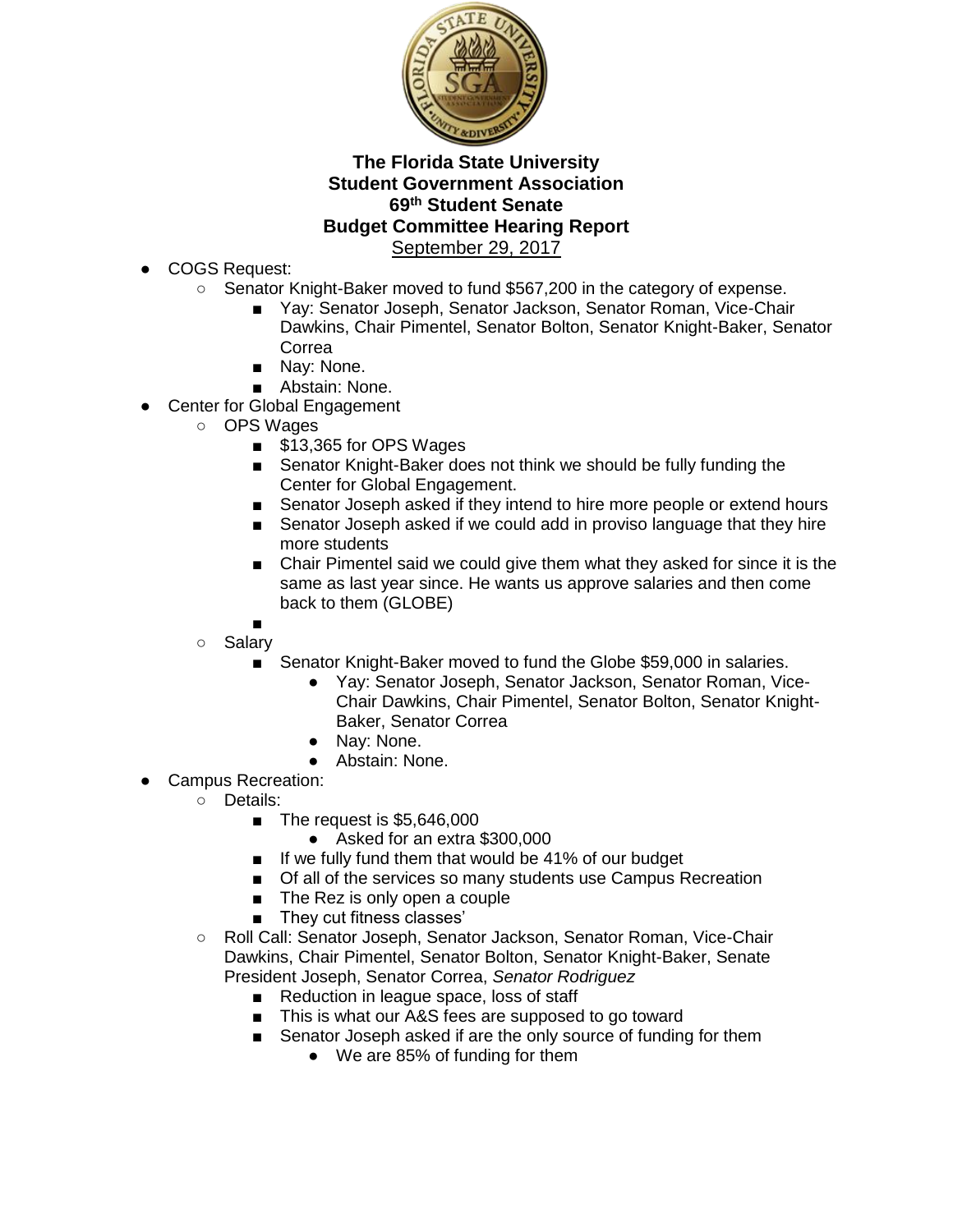

- Senator Correa does affect students a lot of students and that out of the all things in the budget this area affects the entire student body. She agrees.
- Senator Bolton agrees, from his limited research, this is huge on inclusion and development of community. This is the main thing on our campus that helps students expand their culture.
- Senator Knight-Baker asked how much would we have to increase to bring back those resources?
	- No more cuts this current asking is sufficient
- Senator Roman mentioned we gave this amount of money to them previously to replenish the cuts they had before.
- Senator Roman mentioned fully funding could hypothetically open up the Rez like before and expand the campus to so many more resources.
	- This is a great way to feel like you are a part of something bigger than yourself at Florida State.
- Senator Jackson mentioned that they had professionals come in and figure out this budget in knowing the information that Ms. Acosta gave them and they came to us with a responsible price to bring back the service our constituents want.
- Senator Bolton we are setting a trend as a senate to impact the future decisions.
- Senator Roman moves to fund \$5,646,000 to the expense category for Campus Recreation.
	- Yay: Senator Joseph, Senator Jackson, Senator Roman, Vice-Chair Dawkins, Chair Pimentel, Senator Bolton, Senator Knight-Baker, Senator Correa, Senator Rodriguez
	- Nay: None.
	- Abstain: None.
- Recess
- Oglesby Union:
	- Details:
		- Chair Pimentel went over all the services offered by The Oglesby Union
			- They employ 60 plus full time staff
			- 9 grad students
			- Many student employees
		- Funded in a lump sum total request is  $$4,675,065.0$
		- Chair Pimentel mentioned the reconstruction of the Union
			- "More than ever, the union will need our funding".
		- Total demolition/2 year revamp of the Union
		- Senator Bolton mentioned for expense reports for Crenshaw Lanes and but the reports showing profit.
		- Vice-Chair Dawkins mentioned the importance of funding for this project.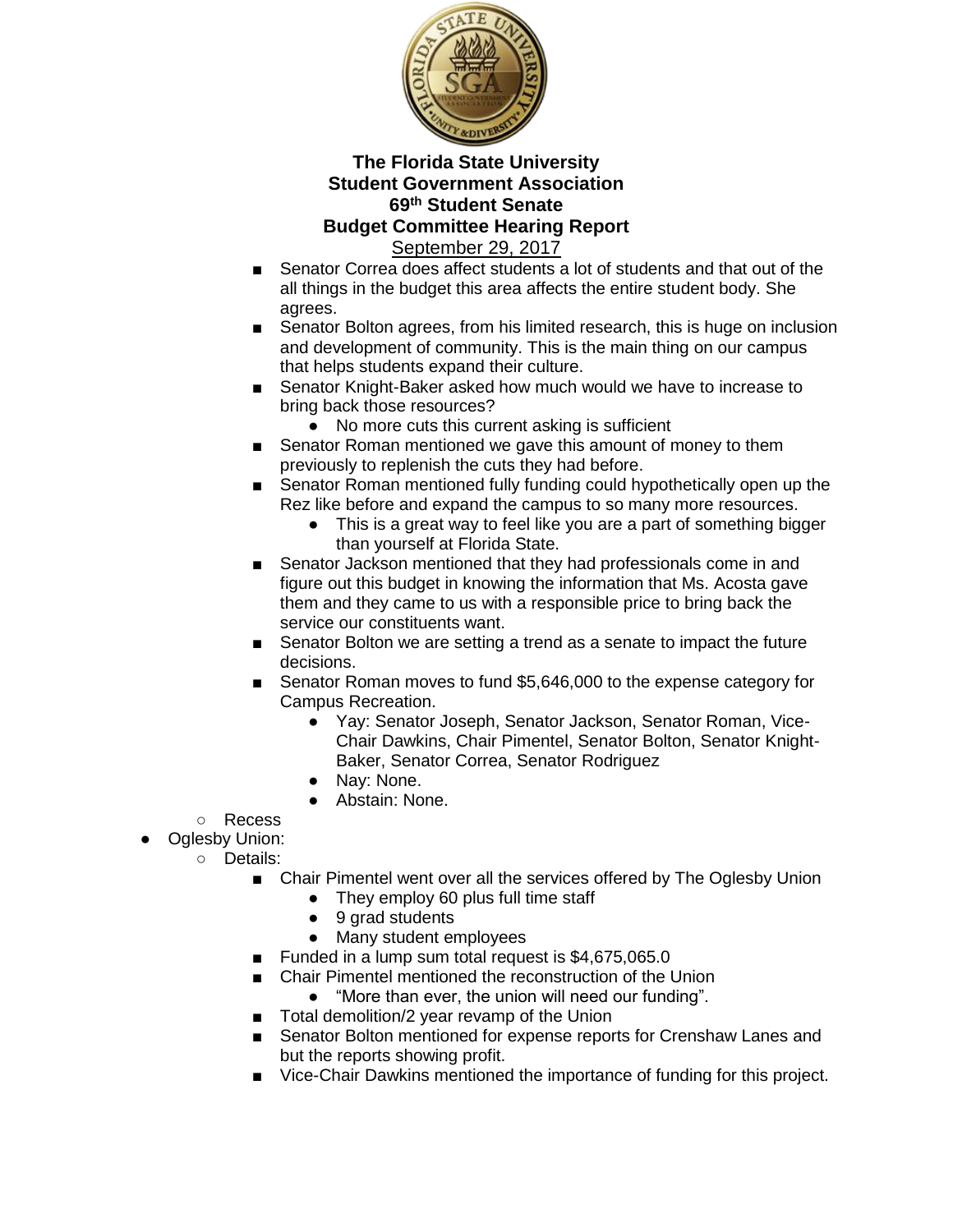

- Senator Knight-Baker moved to fully fund the Oglesby Union for \$4,676,000 to the expense category.
	- Yay: Senator Joseph, Senator Jackson, Senator Roman, Vice-Chair Dawkins, Chair Pimentel, Senator Bolton, Senator Knight-Baker, Senator Correa, Senator Rodriguez
	- Nay: None.
	- Abstain: None.
- Medical Response Unit
	- Expense
		- They are requesting funds to get this new vehicle
			- Senator Bolton does not want to fund it this way
			- We would be funding two Bureau is we buy that car
		- They had a car from FSU PD that broke down
		- Chair Pimentel "we cannot afford to buy a new vehicle"
			- Cart will be thought of for a different funding source
		- Senator Joseph is confused why it cost so much money.
		- Senator Jackson said we should not be funding this.
			- We want to cut the \$17,000 out of their expense
			- MRU wanted to get a stair chair to get it easier to get students around easier
			- Senator Jackson mentioned that buildings are already required to have this
			- Senator Roman mentioned they only requested one and it is extremely inefficient.
			- In removing that \$14,163 if we cut the stair chair and the car
			- Senator Roman funded \$14,163 dollars in the category of expense
				- Yay: Senator Joseph, Senator Jackson, Senator Roman, Vice-Chair Dawkins, Chair Pimentel, Senator Bolton, Senator Knight-Baker, Senator Correa, Senator Rodriguez
				- Nav: None.
				- Abstain: None.
	- Food
- \$400/200 per semester
	- Move to fund \$400 to the MRU in the category of food.
		- Yay: Senator Joseph, Senator Jackson, Senator Roman, Vice-Chair Dawkins, Chair Pimentel, Senator Bolton, Senator Knight-Baker, Senator Correa, Senator Rodriguez
		- Nay: None.
		- Abstain: None.
- Clothing/Award
	- Asking for \$1,500
		- Uniform polo supply is dwindling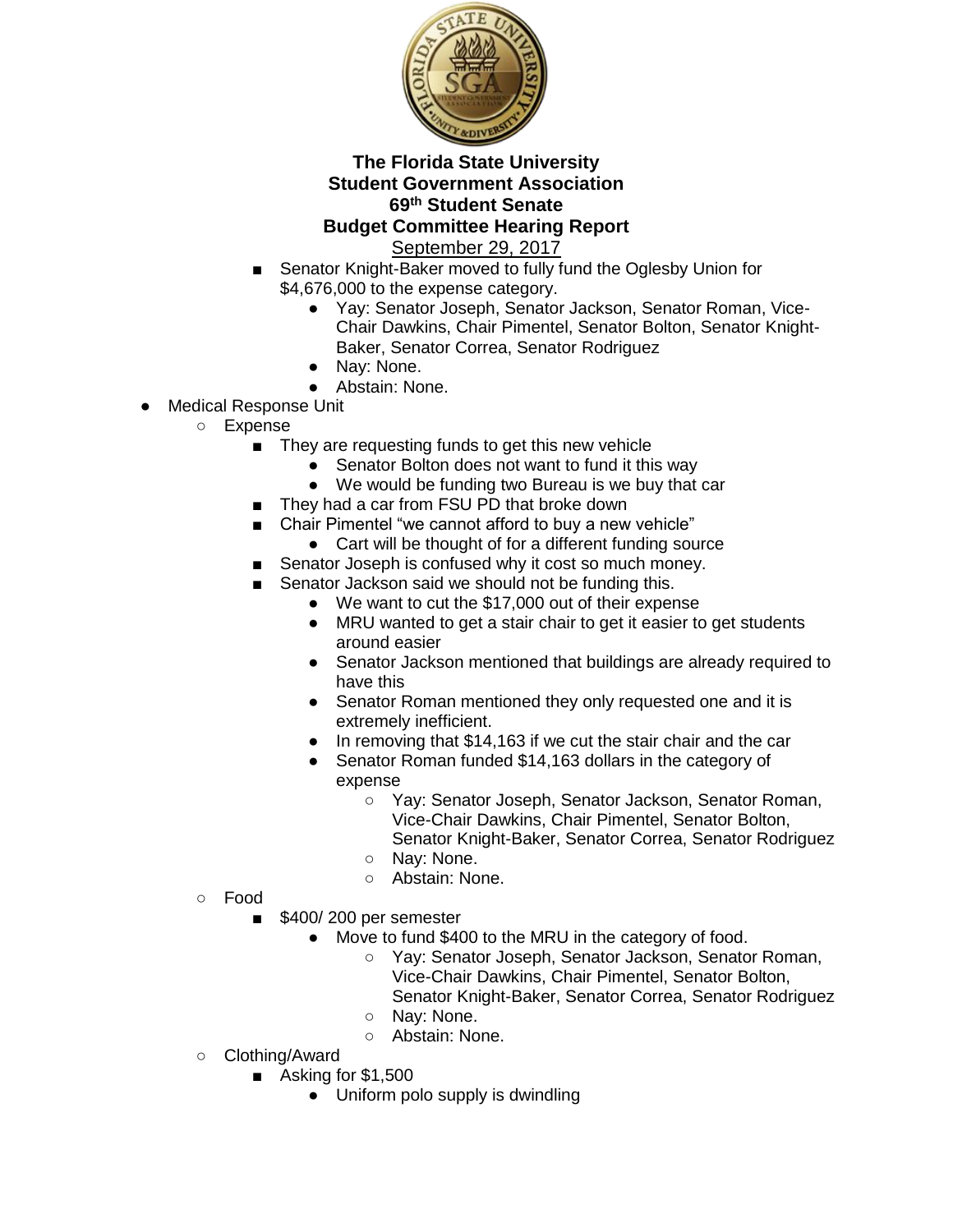

# **Budget Committee Hearing Report**

- September 29, 2017
- Each polo is \$15 from FullPress
- They want to buy 100/ we will only fund about 50 shirts
- Everyone currently has a polo
	- It would then be \$750 in the category of clothing and awards
	- Yay: Senator Joseph, Senator Jackson, Senator Roman, Vice-Chair Dawkins, Chair Pimentel, Senator Bolton, Senator Knight-Baker, Senator Correa, Senator Rodriguez
	- Nay: None.
	- Abstain: None.
- SAFE Connection
	- \$6,000 for the category of expense
		- \$2,000 for Phone Bill
		- The rest is for the upkeep of the vehicle
	- Senator Roman moved to fund them \$6,000 in the category of expense
		- Yay: Senator Joseph, Senator Jackson, Senator Roman, Vice-Chair Dawkins, Chair Pimentel, Senator Bolton, Senator Knight-Baker, Senator Correa, Senator Rodriguez
		- Nay: None.
		- Abstain: None.
	- **Student Publications** 
		- Expense
			- Senator Roman thinks they are doing great and on top of all they are working on.
			- They are receiving \$1,000 less than last year
			- Senator Roman moves to fund 31,000 in the category of expense
				- Yay: Senator Joseph, Senator Jackson, Senator Roman, Vice-Chair Dawkins, Chair Pimentel, Senator Bolton, Senator Knight-Baker, Senator Correa, Senator Rodriguez
				- Nay: None.
				- Abstain: None.
- WVFS V-89
	- Contractual Services
		- \$7,000
			- A summer showcase, show dance party and they want to host three flagship events. Networking opportunities.
				- 300-500 people
			- Senator Knight-Baker mentioned that they are using these events to get more donations and he is not ok with doing that.
			- Ms. Acosta mentioned they cannot do that
			- Senator Roman moved to fund WVFS \$0 in the Contractual Services area.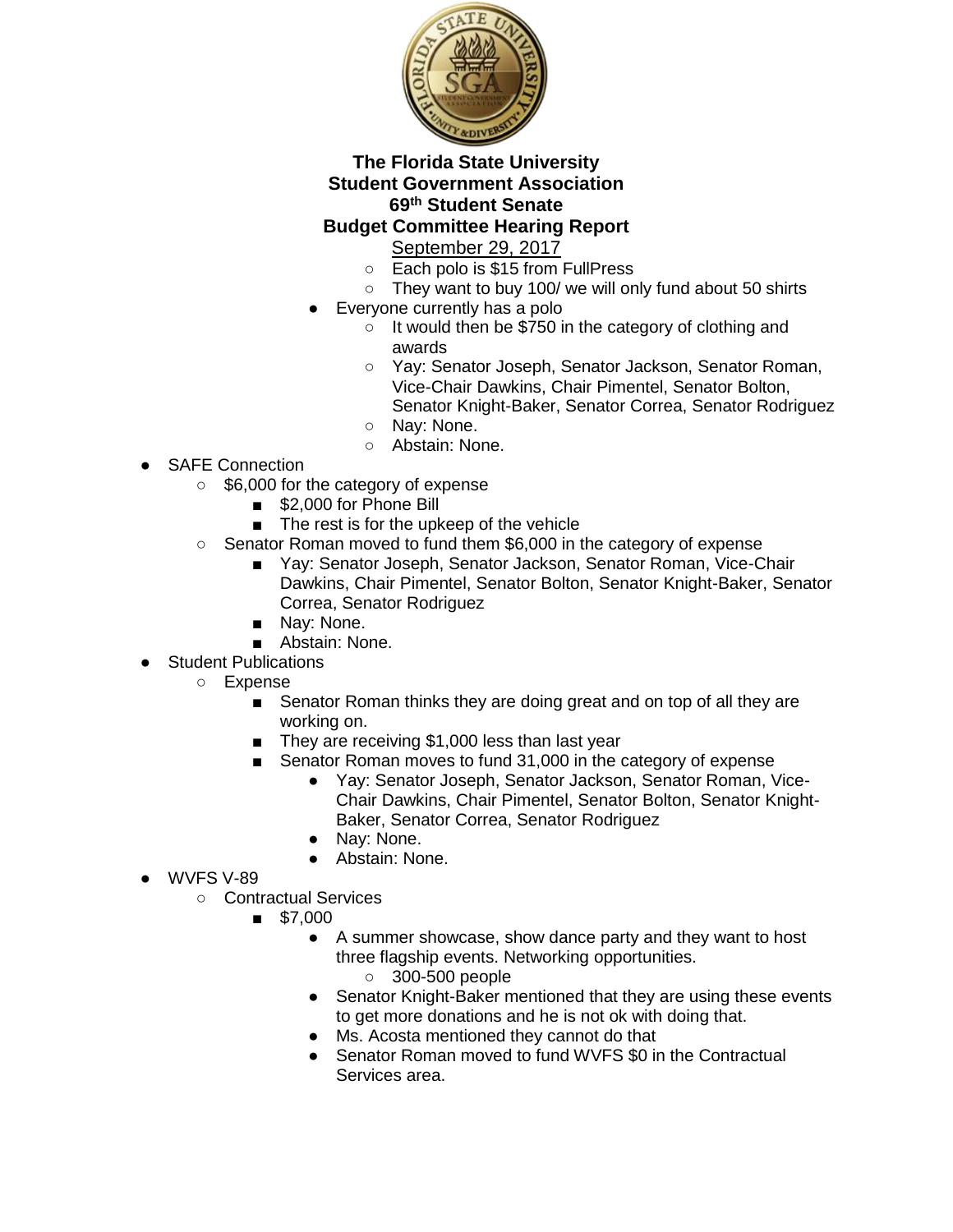

- Yay: Senator Joseph, Senator Jackson, Senator Roman, Vice-Chair Dawkins, Chair Pimentel, Senator Bolton, Senator Knight-Baker, Senator Correa, Senator Rodriguez
- Nay: None.
- Abstain: None.
- Expenses
	- They requested \$23,500
		- Promotion for events, security. On average \$400 per event.
		- Senator Roman encouraged us to fund them \$17,000 to echo previous budgets (2016).
	- Senator Roman moved to fund \$16,500 to the Expense category of WVFS.
		- Yay: Senator Joseph, Senator Jackson, Senator Roman, Vice-Chair Dawkins, Chair Pimentel, Senator Bolton, Senator Knight-Baker, Senator Correa, Senator Rodriguez
		- Nay: None.
		- Abstain: None.
- **Organizational Fund** 
	- Expense
		- They are requesting \$5,000
			- Senator Bolton mentioned this is not benefitting RSO's and that there should a proviso language set in place to fix this.
			- Chair Pimentel mentions to fund it and add a proviso change.
		- Only for organizations that have been funded in the previous year by A&S Fees.
		- Senator Jackson had a problem with the proviso language but not the amount requested.
		- Senator Roman motioned to move \$10,000 to the expense category of the Organizational Fund.
			- ● Yay: Senator Joseph, Senator Jackson, Senator Roman, Vice-Chair Dawkins, Chair Pimentel, Senator Bolton, Senator Knight-Baker, Senator Correa, Senator Rodriguez
			- Nay: None.
			- Abstain: None.
- PAC
	- They are requesting \$55,000
	- Senator Bolton wants to give them more money and that they spent everything they were given.
	- Senator Joseph moved to fund \$70,000 in the expense category.
		- Yay: Senator Joseph, Senator Jackson, Senator Roman, Chair Pimentel, Senator Bolton, Senator Knight-Baker, Senator Correa, Senator Rodriguez, Senator Myles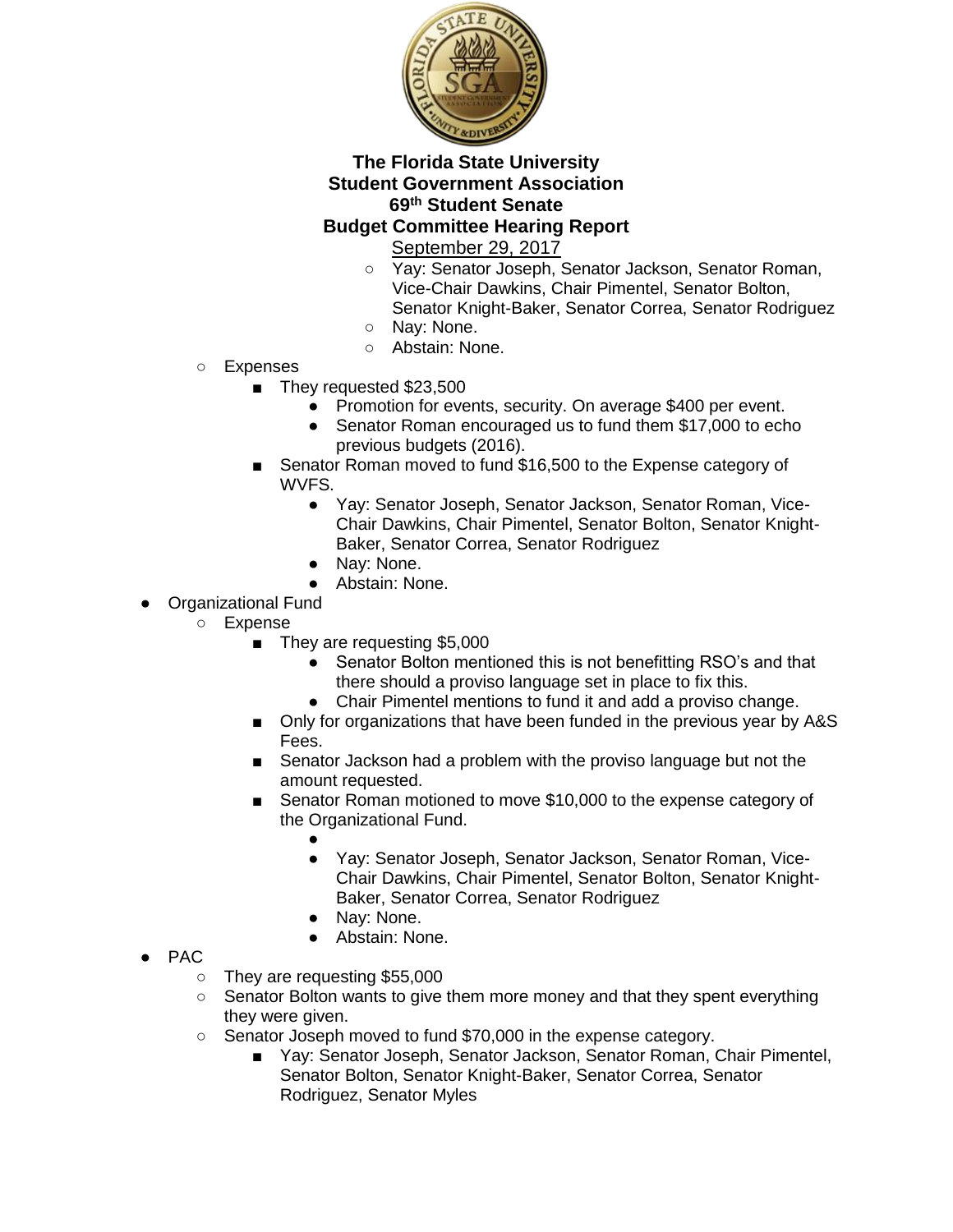

- Nay: Vice-Chair Dawkins
- Abstain: None.
- RTAC
	- They are requesting \$85,000
	- Senator Bolton mentioned that based on last year they ran out of money and they took off about 25% of ever request.
	- No one ever got fully funded
	- Senator Bolton moved to give RTAC \$125,000 dollars instead of \$85,000
		- Senator Jackson mentioned that is a bit over zealous
	- Senator Knight-Baker mentioned that we should just fully fund their request.
	- Senator Joseph asked about a maximum amount?
		- Chair Pimentel mentioned that after \$2,000 they have to get a <sup>3</sup>/<sub>3</sub> third and they can only 2 times in a fiscal year.
	- Senator Roman moved to fund \$85,000 to the expense category in RTAC
		- Yay: Senator Joseph, Senator Jackson, Senator Roman, Chair Pimentel, Senator Bolton, Senator Knight-Baker, Senator Correa, Senator Rodriguez, Vice-Chair Dawkins, Senator Myles
		- Nav: None.
		- Abstain: None.
- Sports-Club Council
	- They are requesting \$87,000
		- Last year they were given the same amount and the year before it was \$102,000
	- Senator Roman what we they gain from getting more money
		- Hosting events like the Rugby Team, and every sports clubs on campus.
	- Senator Jackson clarified that we are funding a funding board.
	- Senator Joseph moved to fund the sports council \$100,000.
		- Yay: Senator Joseph, Senator Roman, Chair Pimentel, Senator Bolton, Senator Knight-Baker, Senator Correa, Senator Rodriguez, Vice-Chair Dawkins, Senator Myles
		- Nay: None.
		- Abstain: Senator Jackson
- Student Academic Programs
	- They are requesting \$20,000
	- SAP Programs (World Affairs Progam)
	- Senator Roman mentioned that last year we gave them \$15,000 for only two programs to travel.
		- Now there will be three organizations
	- Senator Bolton moved to fund SAP \$20,000 in the expense category.
		- Yay: Senator Joseph, Senator Roman, Chair Pimentel, Senator Bolton, Senator Knight-Baker, Senator Correa, Senator Rodriguez, Vice-Chair Dawkins, Senator Jackson, Senator Myles
		- Nay: None.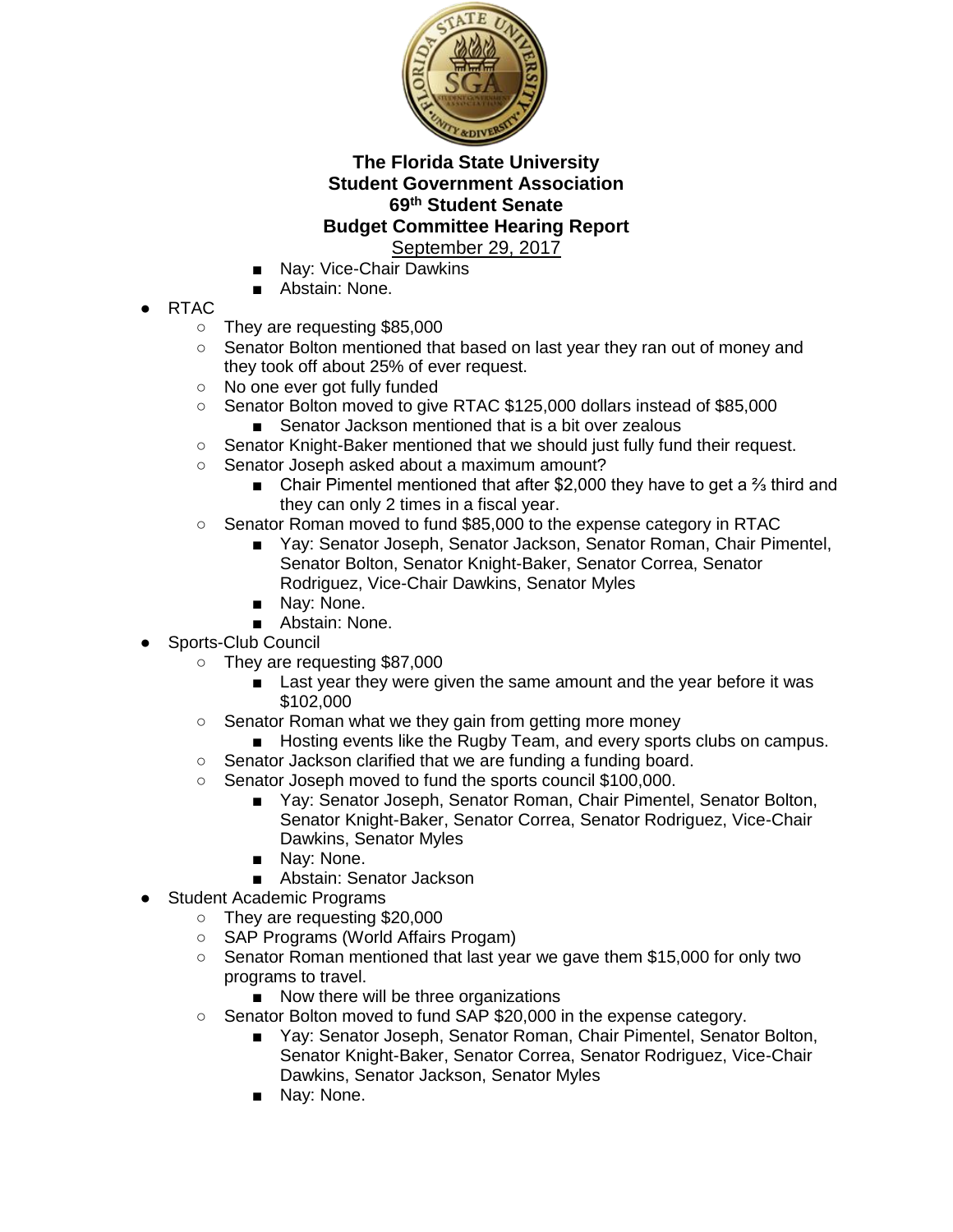

- Abstain: None.
- Homecoming
	- Homecoming is requesting 531,655 dollars
		- Senator Roman wants to fund them around \$300,000 dollars
		- Senator Joseph mentioned Homecoming is going to be playing a major role and he likes \$531,655
		- Senator Joseph proposed \$400,000
		- Senator Jackson mentioned that \$400,000 is too conservative of a number and he does not want to give them less.
		- Senator Knight-Baker moved to fund HC \$400,000 in the expense category.
			- Yay: Senator Joseph, Senator Roman, Chair Pimentel, Senator Bolton, Senator Knight-Baker, Senator Correa, Senator Rodriguez, Vice-Chair Dawkins, Senator Jackson, Senator Myles
			- Nay: None.
			- Abstain: None.
- Golden Tribe Lecture Series
	- They are requesting \$100,000
		- In proviso they are required to bring three speakers
		- Senator Roman mentioned this is the same amount of money they were funded last year and that they get co-sponsorships.
		- Senator Bolton mentioned that they do a good job
		- Senator Jackson moved to fund \$90,000 in the category of contractual
			- Yay: Senator Joseph, Senator Roman, Chair Pimentel, Senator Bolton, Senator Knight-Baker, Senator Correa, Senator Rodriguez, Vice-Chair Dawkins, Senator Jackson, Senator Myles
			- Nay: None.
			- Abstain: None.
		- Senator Roman moved to fund \$10,000 in the category of expense
			- Yay: Senator Joseph, Senator Roman, Chair Pimentel, Senator Bolton, Senator Knight-Baker, Senator Correa, Senator Rodriguez, Vice-Chair Dawkins, Senator Jackson, Senator Myles
			- Nay: None.
			- Abstain: None.
- **Executive Projects** 
	- For the executive branch to travel, Peacejam Fee, Nole Cab, FLI, TLI, etc.
	- They are requesting \$72,600
	- $\circ$  Senator Roman mentioned that this a great price, a little more than last year, though we can do great things with this budget.
	- Senator Bolton mentioned that in 2016-2017 they were given \$79,000 and only spent \$41,000.
	- Senator Joseph mentioned the only program is that they only spent \$41,000 and he wants to round it down to \$70,000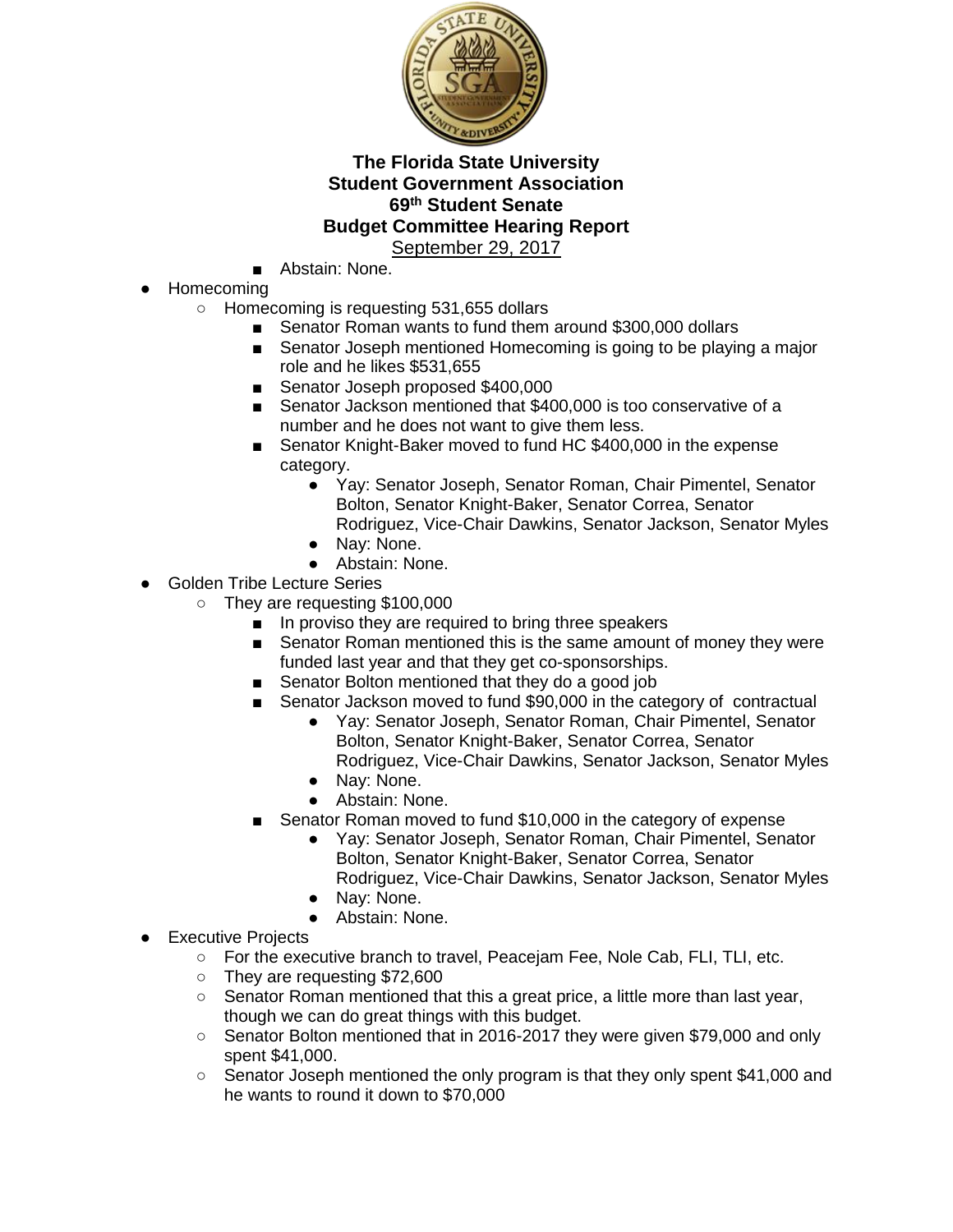

- Senator Jackson
- Senator Jackson motioned to allocate \$70,000 to the expense category
	- Yay: Senator Joseph, Senator Roman, Chair Pimentel, Senator Bolton, Senator Knight-Baker, Senator Correa, Senator Rodriguez, Vice-Chair Dawkins, Senator Jackson
	- Nay: None.
	- Abstain: None.
- Recess
- Executive Branch
	- $\circ$  In expenses they are requesting 11,612 they are using it for headshots, inauguration photos, promotional items, etc.
	- Senator Roman motioned to fund \$11,612 to the expense category
		- Yay: Senator Joseph, Senator Roman, Chair Pimentel, Senator Bolton, Senator Knight-Baker, Senator Correa, Senator Rodriguez, Vice-Chair Dawkins, Senator Jackson
		- Nay: None.
		- Abstain: None.
	- Senator Roman motioned to fund \$1,558 to the C/A category
		- Yay: Senator Joseph, Senator Roman, Chair Pimentel, Senator Bolton, Senator Knight-Baker, Senator Correa, Senator Rodriguez, Vice-Chair Dawkins, Senator Jackson
		- Nay: None.
		- Abstain: None.
- Elections
	- Expense
		- They are requesting \$300
		- Senator Bolton motioned to move \$300 in the category of food
			- Yay: Senator Joseph, Senator Roman, Chair Pimentel, Senator Bolton, Senator Knight-Baker, Senator Correa, Senator Rodriguez, Vice-Chair Dawkins, Senator Jackson
			- Nay: None.
			- Abstain: None.
- Senate Branch
	- Expense
		- They are requesting \$4,000 in expense
		- Senator Roman moved to fund \$4,000 in the category of expense
			- Yay: Senator Joseph, Senator Roman, Chair Pimentel, Senator Bolton, Senator Knight-Baker, Senator Correa, Senator Rodriguez, Vice-Chair Dawkins, Senator Jackson
			- Nay: None.
			- Abstain: None.
	- Food
		- They are requesting 1,300 in food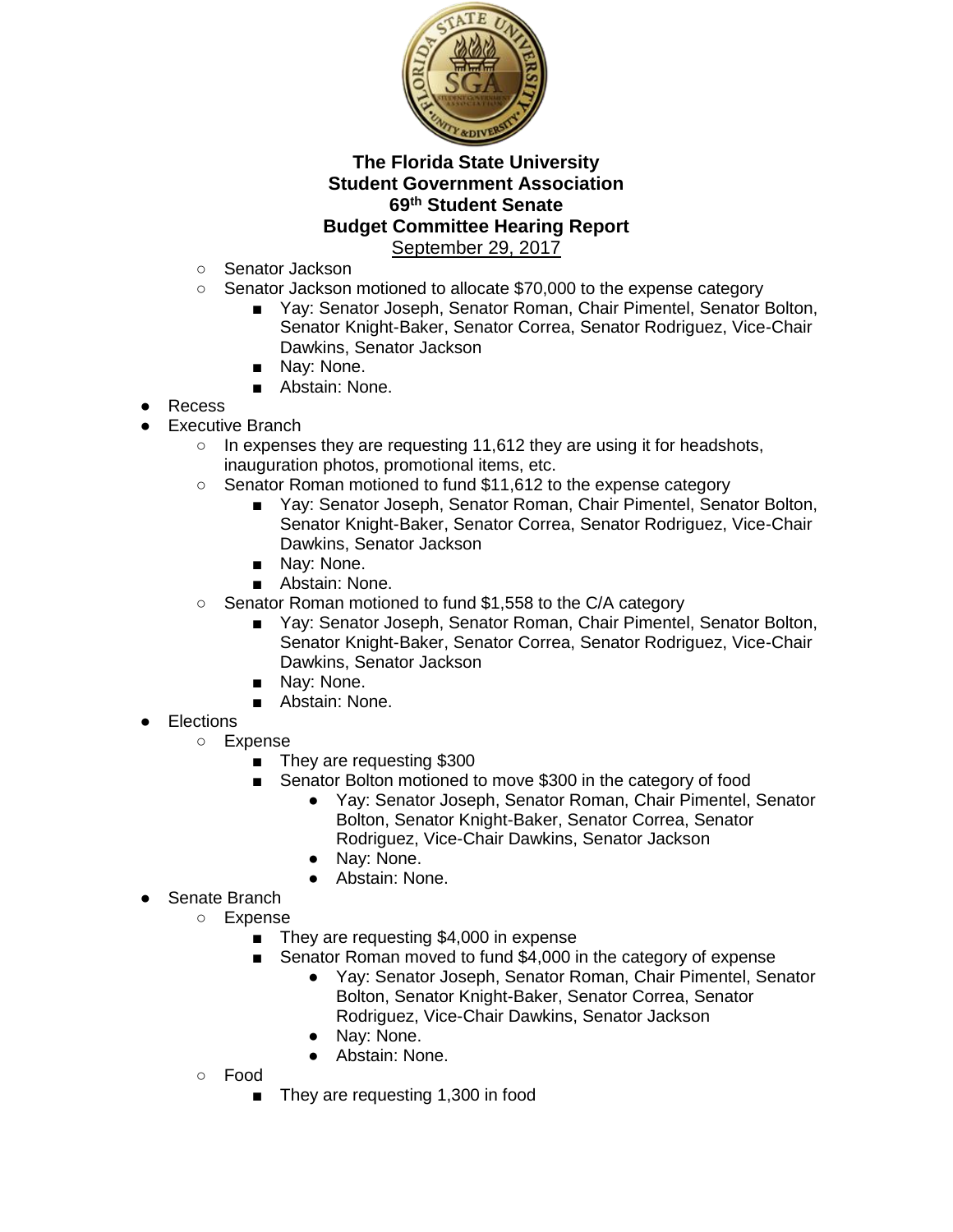

- Senator Knight-Baker moved to fund Senate 1,250 dollars in the food category.
	- Yay: Senator Joseph, Senator Roman, Chair Pimentel, Senator Bolton, Senator Knight-Baker, Senator Correa, Senator Rodriguez, Vice-Chair Dawkins, Senator Jackson
	- Nay: None.
	- Abstain: None.
- Clothing/Awards
	- Senator Bolton moved to fund \$600 for clothing and awards.
		- Yay: Senator Joseph, Senator Roman, Chair Pimentel, Senator Bolton, Senator Knight-Baker, Senator Correa, Senator Rodriguez, Vice-Chair Dawkins, Senator Jackson
		- Nay: None.
		- Abstain: None.
- **Senator Knight-Baker took over the minutes** 
	- Roll Call: Senator Joseph, Senator Roman, Chair Pimentel, Senator Bolton, Senator Knight-Baker, Senator Correa, Senator Jackson
- **Senior Class Council** 
	- They are requesting \$10,500
	- Senator Roman moves for a non senator to speak'
	- Mrs. Carolyn " screens for away game viewings are getting more expensive, very tight situation due to the reduction in their budget, they will not be able to host any other programs without requesting more from Senate, if you fully fund we will have enough, \$1500 is the cost of the screens "
	- Senator Roman moved to fund \$1000 to Senior Class Council for contractual services
		- Yay: Senator Joseph, Senator Roman, Chair Pimentel, Senator Bolton, Senator Knight-Baker, Senator Correa, Senator Jackson
		- Nay: None
		- Abstain: None
	- Senator Roman moved to fund \$9000 to Senior Class Council for expense
		- Yay: Senator Joseph, Senator Roman, Chair Pimentel, Senator Bolton, Senator Knight-Baker, Senator Correa, Senator Jackson
		- Nav: None
		- Abstain: None
	- Senator Roman moved to fund \$2000 to Senior Class Council for food
		- Yay: Senator Joseph, Senator Roman, Chair Pimentel, Senator Bolton, Senator Knight-Baker, Senator Correa, Senator Jackson
		- Nay: None
		- Abstain: None
- Roll Call: Senator Joseph, Senator Roman, Chair Pimentel, Senator Bolton, Senator Knight-Baker, Senator Correa, Senator Jackson, Senator Rodriguez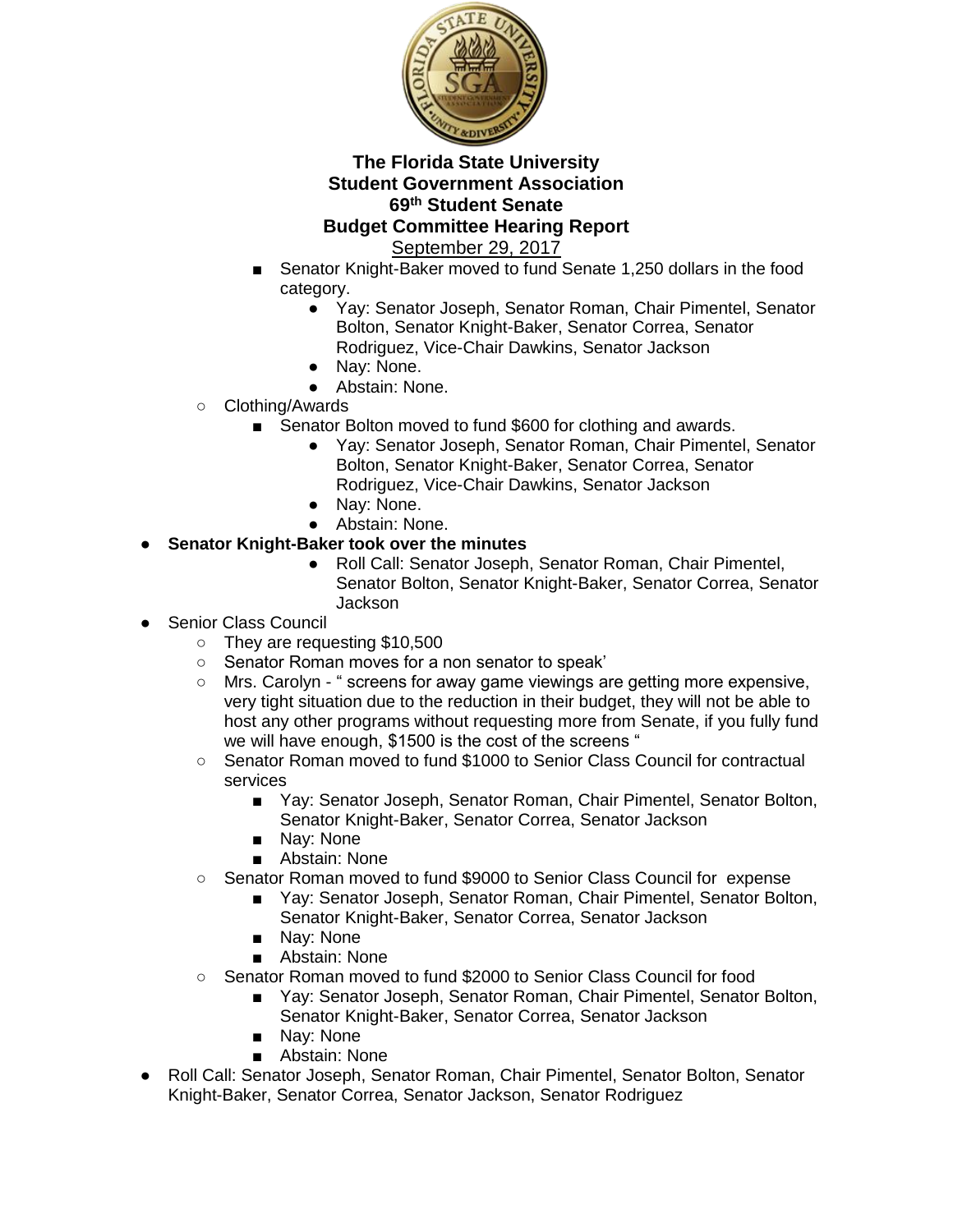

- SGA Accounting and Advising
	- They are requesting \$11,500 for the category of expenses
	- Senator Roman moves to fund \$11,500 to SGA Accounting and Advising for the category of expense
		- Yay: Senator Joseph, Senator Roman, Chair Pimentel, Senator Bolton, Senator Knight-Baker, Senator Correa, Senator Jackson, Senator Rodriguez
		- Nay: None
		- Abstain: None
	- They are requesting \$500 for the category of food
	- Senator Roman moves to fund \$500 for the category of food
		- Yay: Senator Joseph, Senator Roman, Chair Pimentel, Senator Bolton, Senator Knight-Baker, Senator Correa, Senator Jackson, Senator Rodriguez
		- Nay: None
		- Abstain: None
- **SGA Administration** 
	- They requested \$40,000
	- Senator Jackson moves to fund \$40,000 to SGA Accounting in the category of expenses
		- Yay: Senator Joseph, Senator Roman, Chair Pimentel, Senator Bolton, Senator Knight-Baker, Senator Correa, Senator Jackson, Senator Rodriguez
		- Nay: None
		- Abstain: None
- **Asian American Student Union** 
	- AASU is requesting \$10,000 for contractual services
	- Senator Roman moves to fund \$10,000 for the category of contractual services
		- Yay: Senator Joseph, Senator Roman, Chair Pimentel, Senator Bolton, Senator Knight-Baker, Senator Correa, Senator Jackson, Senator Rodriguez
		- Nay: None
		- Abstain: None
		- Senator Jackson moves to fund \$5,910 for the category of Expense
			- Yay: Senator Joseph, Senator Roman, Chair Pimentel, Senator Bolton, Senator Knight-Baker, Senator Correa, Senator Jackson, Senator Rodriguez
			- Nay: None
			- Abstain: None
	- Senator Correa moves to fund \$3,350 for the category of Food
		- Yay: Senator Joseph, Senator Roman, Chair Pimentel, Senator Bolton, Senator Knight-Baker, Senator Correa, Senator Jackson, Senator Rodriguez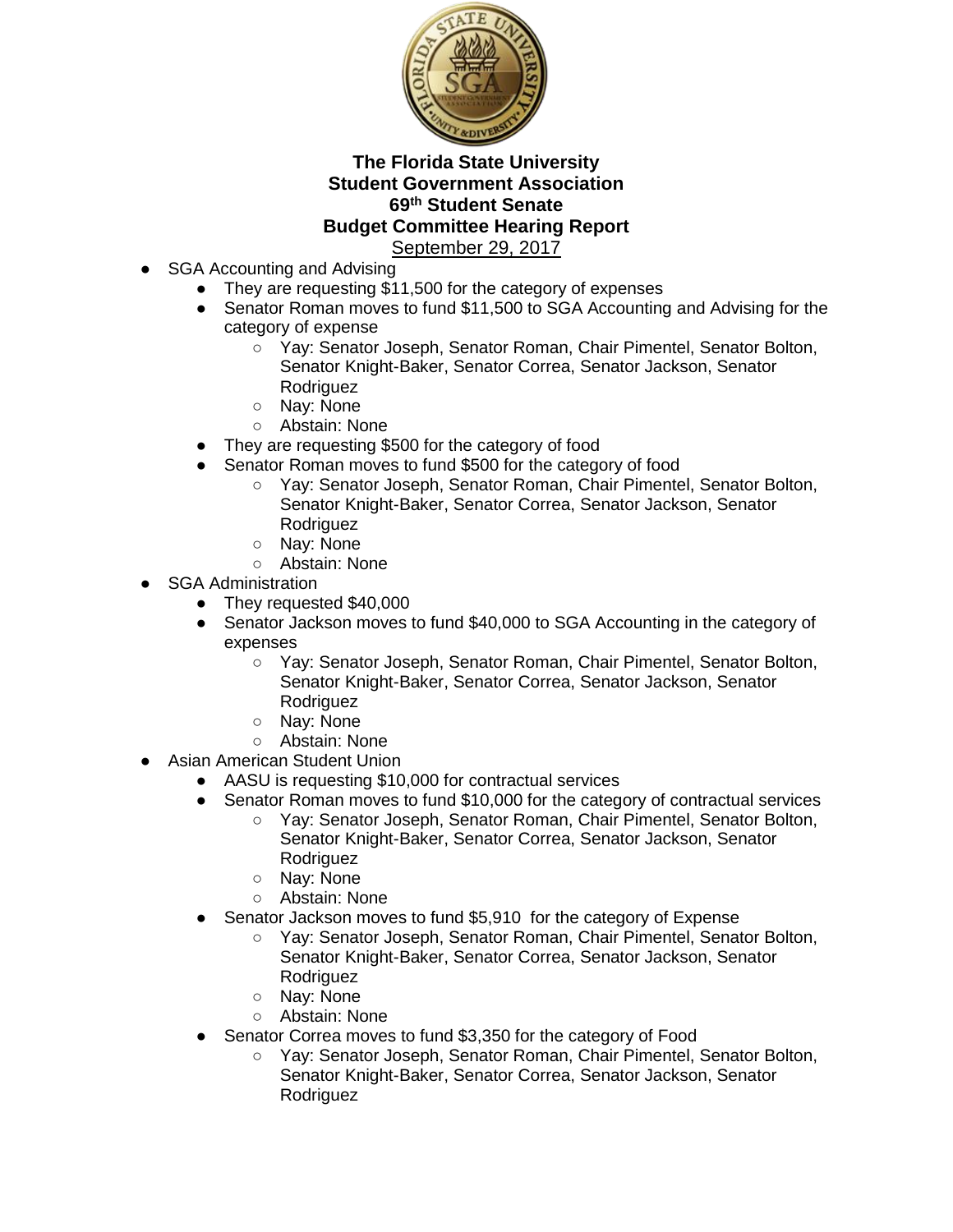

- Nay: None
- Abstain: None
- Senator Correa moves to fund \$1000 for the category of Clothing and Awards
	- Yav: Senator Joseph, Senator Roman, Chair Pimentel, Senator Bolton, Senator Knight-Baker, Senator Correa, Senator Jackson, Senator Rodriguez
		- Nay: None
	- Abstain: None
- Black Student Union
	- Senator Terry went to the BSU event and was very impressed with the Agency
	- Senator Joseph mentions how BSU has the biggest impact and should be fully funded
	- Senator Jackson motioned to fund BSU \$13,000 in Contractual Services
		- Yay: Senator Joseph, Senator Roman, Chair Pimentel, Senator Bolton, Senator Knight-Baker, Senator Correa, Senator Jackson, Senator Rodriguez
		- Nay: None
		- Abstain: None
	- Senator Roman motioned to fund BSU \$8,250 in Expense
		- Yay: Senator Joseph, Senator Roman, Chair Pimentel, Senator Bolton, Senator Knight-Baker, Senator Correa, Senator Jackson, Senator Rodriguez
		- Nay: None
		- Abstain: None
	- Senator Bolton motioned to fund BSU \$4,100 in Food
		- Yay: Senator Joseph, Senator Roman, Chair Pimentel, Senator Bolton, Senator Knight-Baker, Senator Correa, Senator Jackson, Senator Rodriguez
		- Nay: None
		- Abstain: None
	- Senator Bolton motioned to fund BSU \$2,500 in C/A
		- Yay: Senator Joseph, Senator Roman, Chair Pimentel, Senator Bolton, Senator Knight-Baker, Senator Correa, Senator Jackson, Senator Rodriguez
		- Nay: None
		- Abstain: None
- **Vice-Chairman Dawkins took over minutes**
- Hispanic Latino Student Union
	- Requesting \$9,650 in Contractual Services
		- Senator Rodriguez anticipate 50 people using the photobooth and he thinks they could use \$1,000 in a different category.
		- Chair Pimentel mentioned that they do use the photobooth at their events and it's so expensive because it prints right here.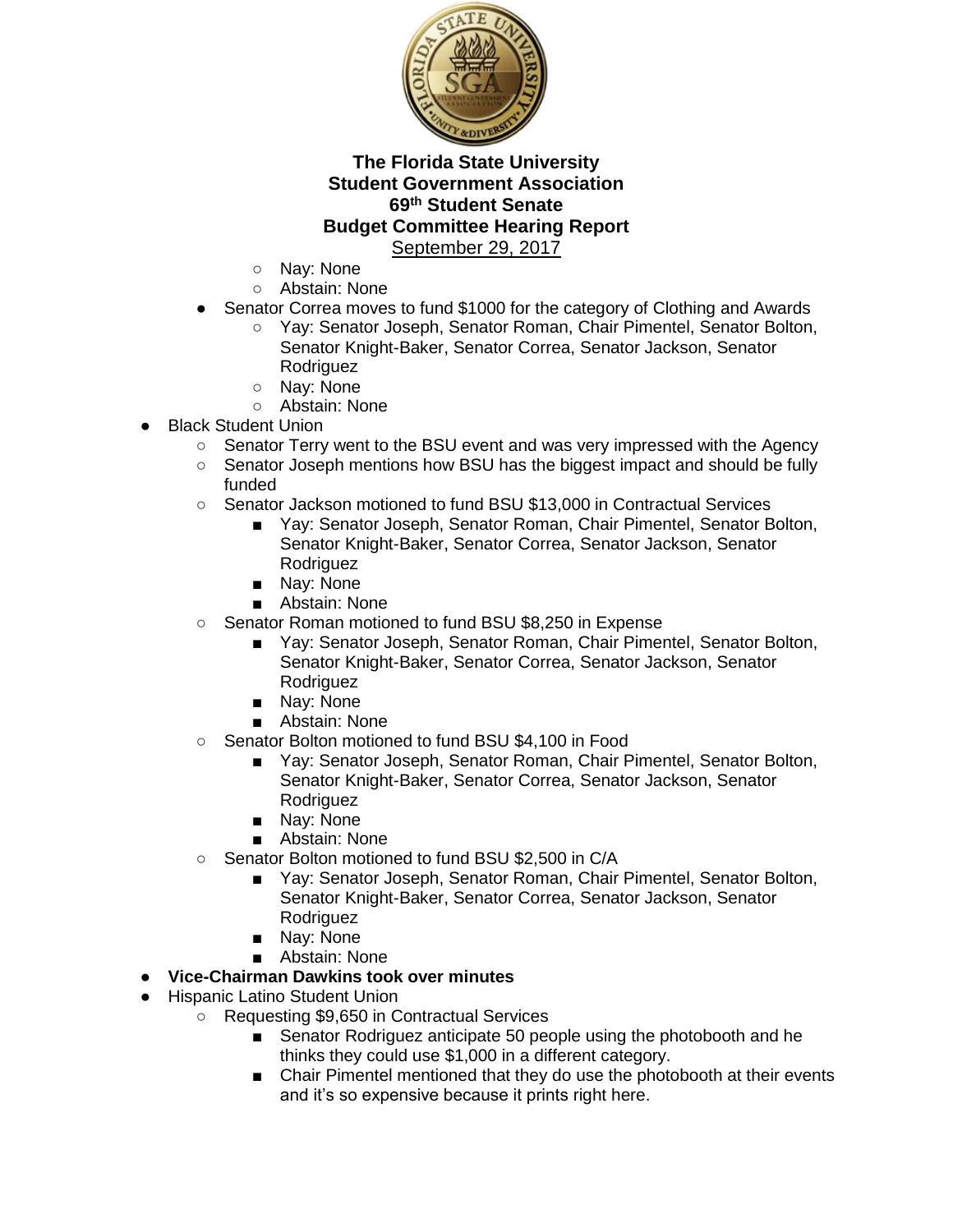

- Senator Joseph asked that to call HLSU and think of an alternative of the photobooth.
- Senator Rodriguez mentioned that the photobooth is not worth it ● Maybe just put it in another category
- Senator Bolton motioned to move \$9,700 in the category of Contractual Services.
	- Yay: Senator Joseph, Senator Roman, Chair Pimentel, Senator Bolton, Senator Knight-Baker, Senator Jackson, Senator Rodriguez, Vice-Chair Dawkins
	- Nay: None
	- Abstain: None
- Requesting \$6,000 in Expense
	- Senator Bolton mentioned that during their presentation he was interested in this project. They use it for monthly gbm's and more.
		- The 3,400 is unforeseen events
	- Senator Roman motioned to move \$5,500 in the Expense
		- Yay: Senator Joseph, Senator Roman, Chair Pimentel, Senator Bolton, Senator Knight-Baker, Senator Jackson, Senator Rodriguez, Vice-Chair Dawkins
		- Nay: None
		- Abstain: None
- Requesting \$3,570 in Food
	- Senator Jackson mentioned HLSU has great food at their events.
		- Yay: Senator Joseph, Senator Roman, Chair Pimentel, Senator Bolton, Senator Knight-Baker, Senator Jackson, Senator Rodriguez, Vice-Chair Dawkins
		- Nay: None
		- Abstain: None
- Requesting \$2,200 in C/A
	- They mentioned each event cost \$1,000 worth of events
	- Senator Jackson motioned to move \$2,200 in Clothing and Awards
		- Yay: Senator Joseph, Senator Roman, Chair Pimentel, Senator Bolton, Senator Knight-Baker, Senator Jackson, Senator Rodriguez, Vice-Chair Dawkins
		- Nay: None
		- Abstain: None
- Pride Student Union
	- \$9,900 in Contractual Services
		- Senator Jackson moved to allocate \$9,900 in contractual services
			- Yay: Senator Joseph, Senator Roman, Chair Pimentel, Senator Bolton, Senator Knight-Baker, Senator Jackson, Senator Rodriguez, Vice-Chair Dawkins
			- Nay: None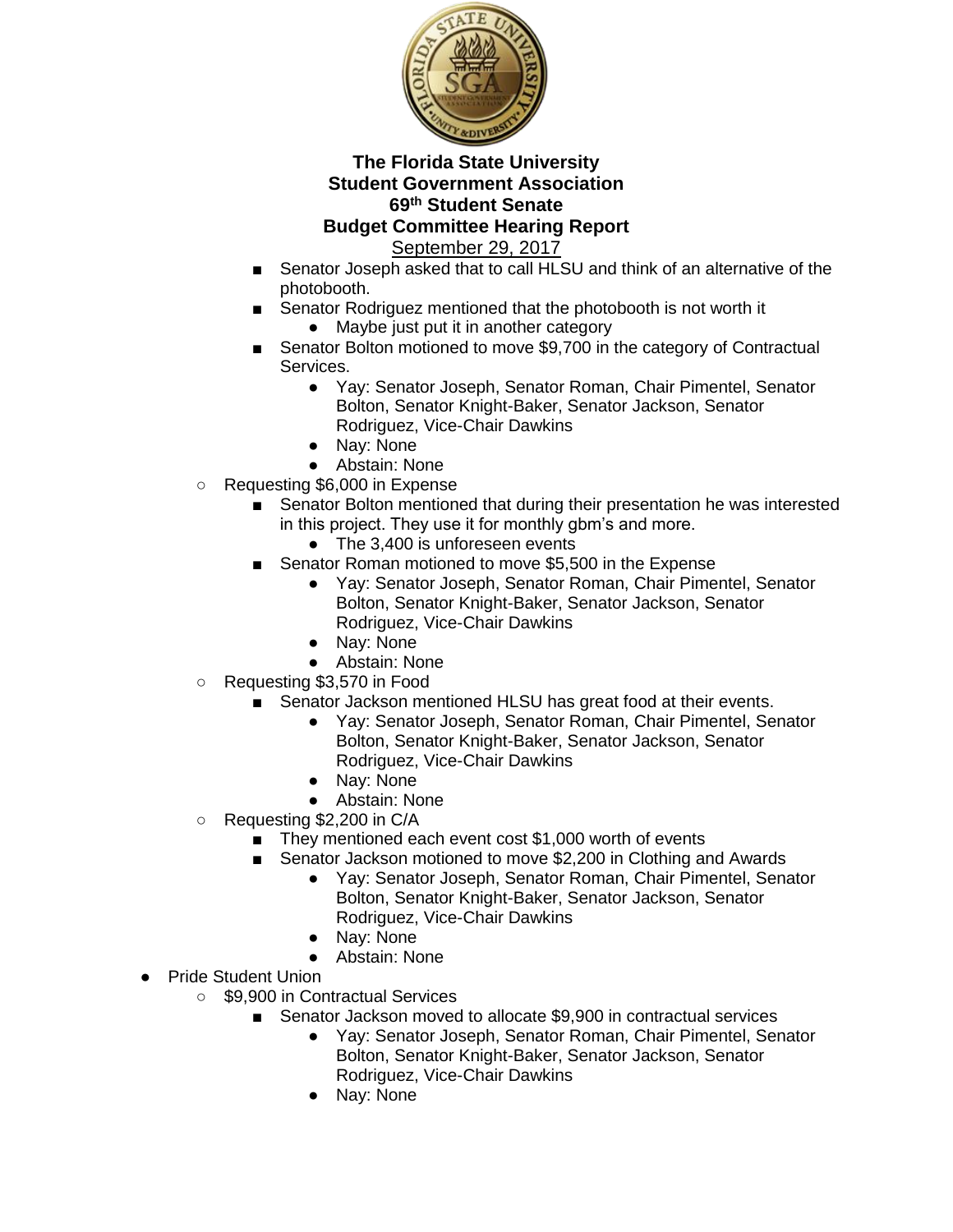

- Abstain: None
- $\circ$  \$7.060 in Expense
	- This will go toward office supplies and more
	- Senator Knight-Baker motioned to give them \$7,060 in Expense
		- Yay: Senator Joseph, Senator Roman, Chair Pimentel, Senator Bolton, Senator Knight-Baker, Senator Jackson, Senator Rodriguez, Vice-Chair Dawkins
		- Nay: None
		- Abstain: None
- \$2,780 in Food
	- Toward food for pride prom
	- Senator Knight-Baker moved to fund them \$2,780 in Food
		- Yay: Senator Joseph, Senator Roman, Chair Pimentel, Senator Bolton, Senator Knight-Baker, Senator Jackson, Senator Rodriguez, Vice-Chair Dawkins
		- Nay: None
		- Abstain: None
- \$1,070 in Clothing and Awards
	- Senator Knight-Baker moved to fund them \$1,070 in Clothing and Awards
		- Yay: Senator Joseph, Senator Roman, Chair Pimentel, Senator Bolton, Senator Knight-Baker, Senator Jackson, Senator Rodriguez, Vice-Chair Dawkins
		- Nay: None
		- Abstain: None
- **Veteran Student Union** 
	- Senator Knight-Baker motioned to move \$5,000 in Contractual Services
		- Yay: Senator Joseph, Senator Roman, Chair Pimentel, Senator Bolton, Senator Knight-Baker, Senator Jackson, Senator Rodriguez, Vice-Chair **Dawkins**
		- Nay: None
		- Abstain: None
	- Senator Knight-Baker motioned to move \$6,770 in Expense
		- Yay: Senator Joseph, Senator Roman, Chair Pimentel, Senator Bolton, Senator Knight-Baker, Senator Jackson, Senator Rodriguez, Vice-Chair **Dawkins**
		- Nay: None
		- Abstain: None
	- Senator Knight-Baker motioned to move \$1,000 in Food
		- Yay: Senator Joseph, Senator Roman, Chair Pimentel, Senator Bolton, Senator Knight-Baker, Senator Jackson, Senator Rodriguez, Vice-Chair **Dawkins**
		- Nay: None
		- Abstain: None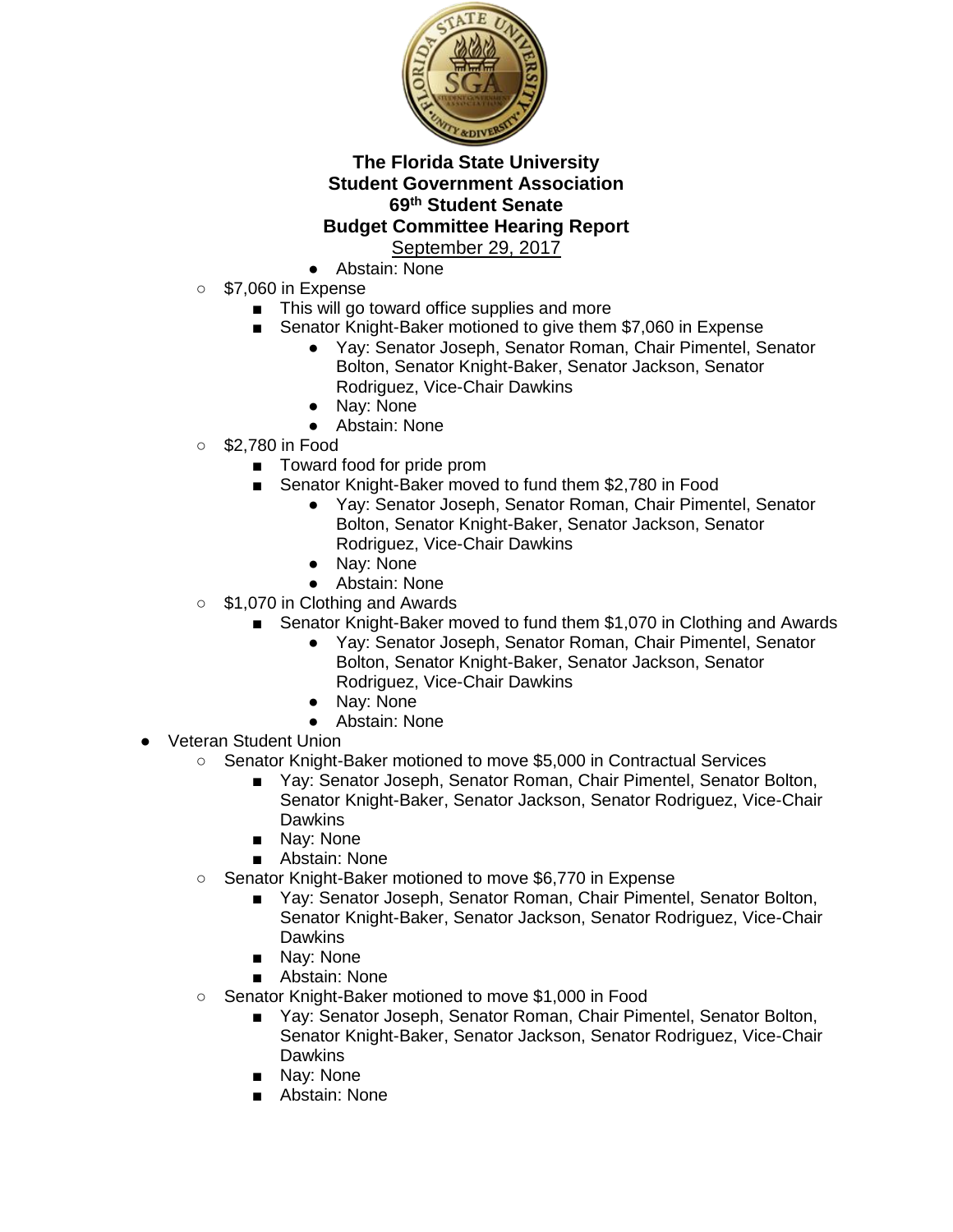

- Senator Knight-Baker motioned to move \$1,500 in Clothing and Awards
	- Yay: Senator Joseph, Senator Roman, Chair Pimentel, Senator Bolton, Senator Knight-Baker, Senator Jackson, Senator Rodriguez, Vice-Chair **Dawkins**
	- Nay: None
	- Abstain: None
- Women Student Union
	- There has been a change made in the WSU requests.
	- \$8,500 in expense
	- Senator Roman moves to fund \$8,500 in the Contractual Services Category
		- Yay: Senator Joseph, Senator Roman, Chair Pimentel, Senator Bolton, Senator Knight-Baker, Senator Jackson, Senator Rodriguez, Vice-Chair **Dawkins**
		- Nay: None
		- Abstain: None
	- Senator Knight-Baker motioned to move \$5,435 in Expense
		- Yay: Senator Joseph, Senator Roman, Chair Pimentel, Senator Bolton, Senator Knight-Baker, Senator Jackson, Senator Rodriguez, Vice-Chair **Dawkins**
		- Nay: None
		- Abstain: None
	- Senator Roman motioned to move \$2,650 in Food
		- Yay: Senator Joseph, Senator Roman, Chair Pimentel, Senator Bolton, Senator Knight-Baker, Senator Jackson, Senator Rodriguez, Vice-Chair **Dawkins**
		- Nay: None
		- Abstain: None
	- Senator Joseph motioned to fund \$1,850 in the Clothing and Awards
		- Yay: Senator Joseph, Senator Roman, Chair Pimentel, Senator Bolton, Senator Knight-Baker, Senator Jackson, Senator Rodriguez, Vice-Chair Dawkins
		- Nay: None
		- Abstain: None
	- $\cap$ ● CPE
		- Senator Rodriguez moves to motion \$1,800 in Contractual Services
			- Yay: Senator Joseph, Senator Roman, Chair Pimentel, Senator Bolton, Senator Knight-Baker, Senator Jackson, Senator Rodriguez, Vice-Chair **Dawkins**
			- Nay: None
			- Abstain: None
		- Senator Jackson motions to move \$750 in Expense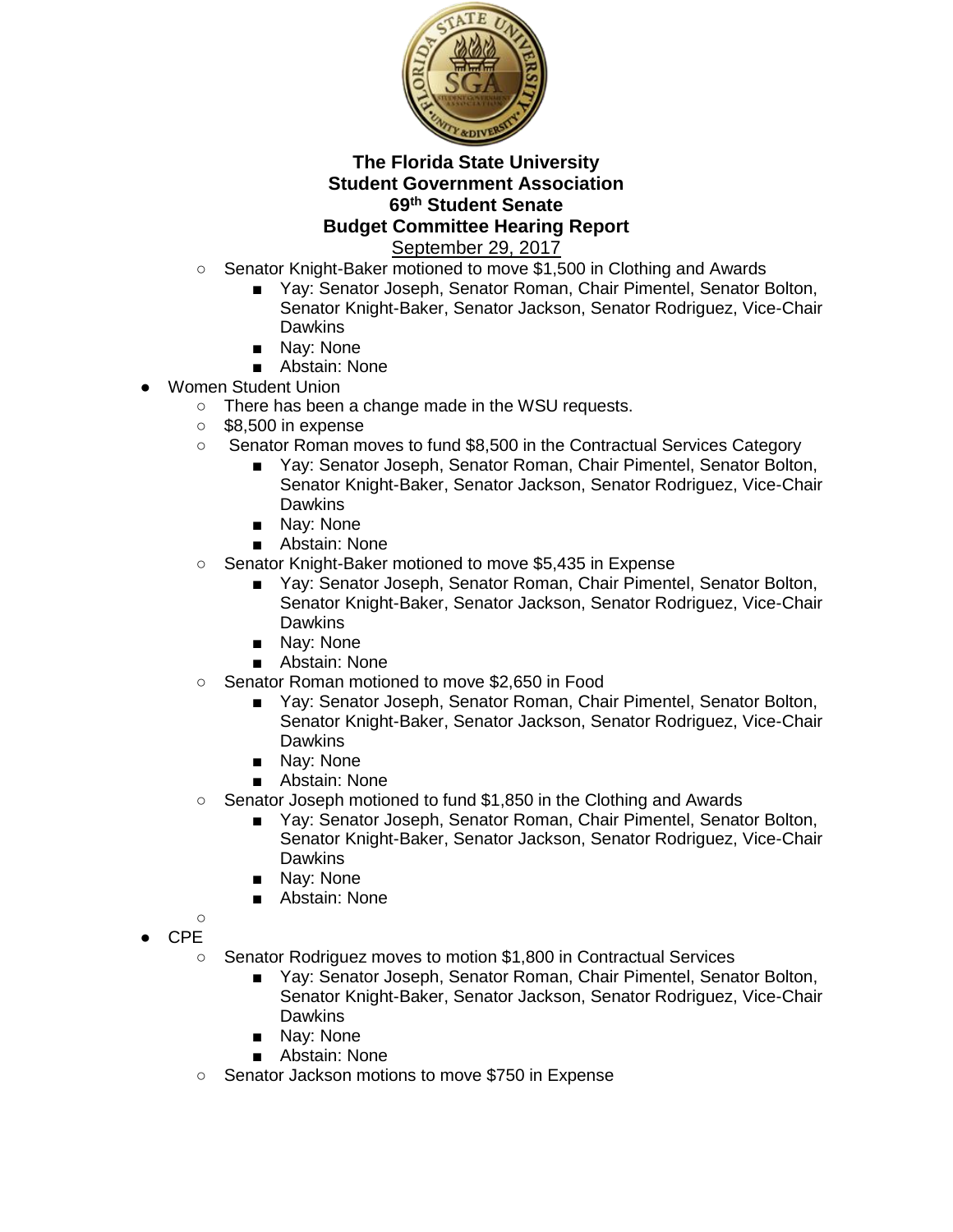

- Yay: Senator Joseph, Senator Roman, Chair Pimentel, Senator Bolton, Senator Knight-Baker, Senator Jackson, Senator Rodriguez, Vice-Chair **Dawkins**
- Nav: None
- Abstain: None
- Senator Jackson motions to move \$150 in Food
	- Yay: Senator Joseph, Senator Roman, Chair Pimentel, Senator Bolton, Senator Knight-Baker, Senator Jackson, Senator Rodriguez, Vice-Chair **Dawkins**
	- Nay: None
	- Abstain: None
- Governmental Affairs
	- Senator Jackson moved \$3,500 Expense
		- *\$3,000 is for evening reception*
		- Yay: Senator Joseph, Senator Roman, Chair Pimentel, Senator Bolton, Senator Knight-Baker, Senator Jackson, Senator Rodriguez, Vice-Chair **Dawkins**
		- Nav: None
		- Abstain: None
	- Senator Knight-Baker moves to fund \$1,650 for the category of Clothing and Awards.
		- Yay: Senator Joseph, Senator Roman, Chair Pimentel, Senator Bolton, Senator Knight-Baker, Senator Jackson, Senator Rodriguez, Vice-Chair **Dawkins**
		- Nav: None
		- Abstain: None
	- Senator Knight-Baker motioned to move \$1,130 to Food
		- Yay: Senator Joseph, Senator Roman, Chair Pimentel, Senator Bolton, Senator Knight-Baker, Senator Jackson, Senator Rodriguez, Vice-Chair **Dawkins**
		- Nay: None
		- Abstain: None
- **IRHC** 
	- Contractual Services: \$500
		- DJ for lord of the wings
	- Have to remove \$350 from Contractual and put in Expense.
	- Senator Rodriguez motioned \$150 for Contractual Services.
		- Yay: Senator Joseph, Senator Roman, Chair Pimentel, Senator Bolton, Senator Knight-Baker, Senator Jackson, Senator Rodriguez, Vice-Chair Dawkins
		- Nay: None
		- Abstain: None
	- \$7,900 in the Expense Category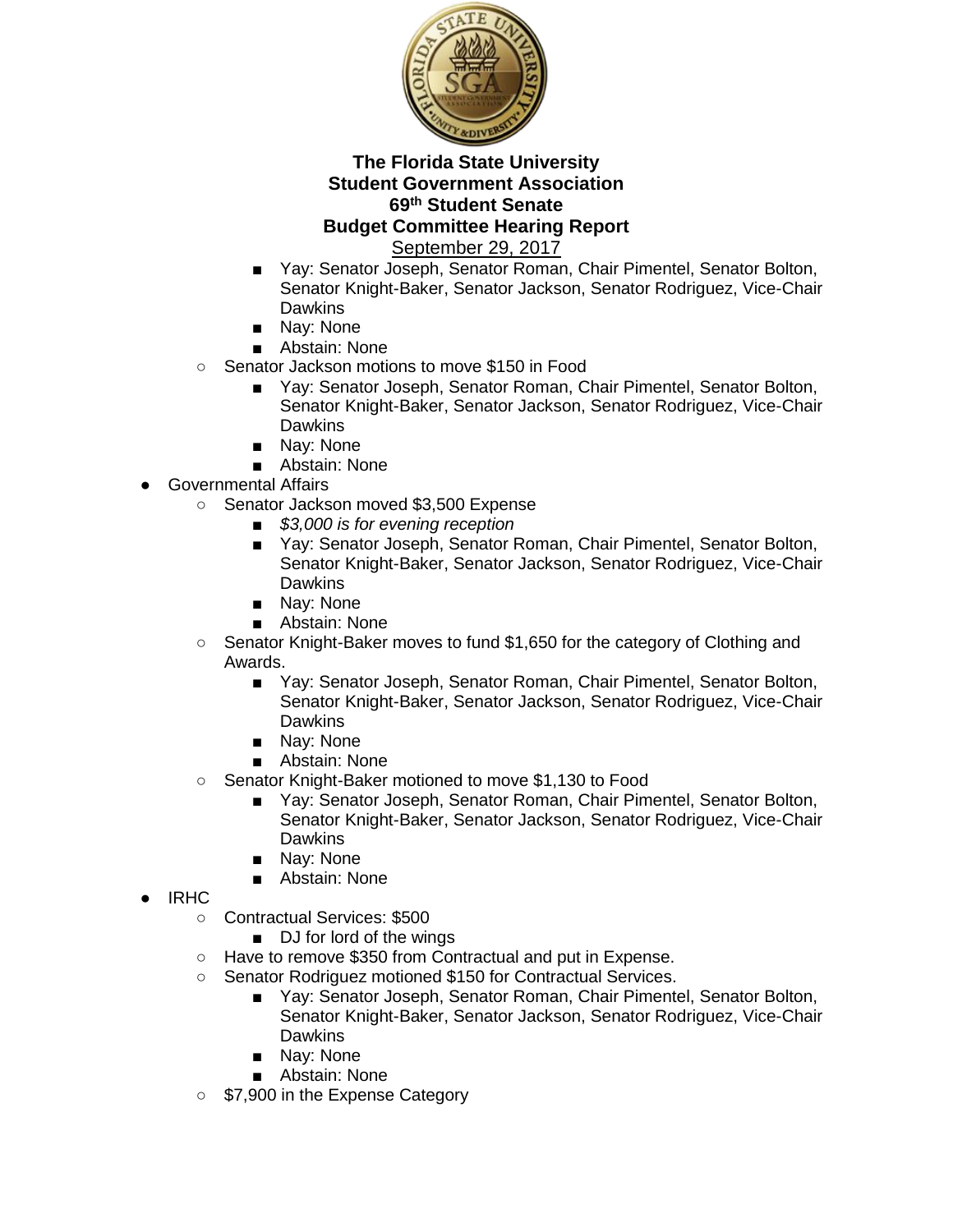

- Senator Roman mentioned that \$5,200 dollars for key chains for completely absurd. Only 6,700 will be given out and most of it will be lost, thrown out.
- Senator Bolton asked student about A&S fees going toward keychains.
- Senator Bolton liked to see the water bottles cut a bit and they hand out the remainder at the end
- Senator Rodriguez moved to fund \$2,700 in the Expense Category
	- Yay: Senator Roman, Chair Pimentel, Senator Bolton, Senator Knight-Baker, Senator Jackson, Senator Rodriguez, Vice-Chair **Dawkins**
	- Nay: None
	- Abstain: None
- \$4,200 in Food
	- Senator Roman mentioned that this is a fair number given Sodexo's inability to help
	- Senator Bolton moves to fund IRCH \$1,000 in the category of food.
		- Yay: Senator Roman, Chair Pimentel, Senator Bolton, Senator Knight-Baker, Senator Jackson, Senator Rodriguez, Vice-Chair Dawkins, Senator Myles
		- Nay: None
		- Abstain: None
- $\circ$  \$3,200 in C/A
	- Senator Bolton thinks they are asking for way too much in this category
	- Senator Rodriguez disagreed with his sentiments
	- Senator Jackson mentioned that interact by fate and not by chocie
	- Senator Roman thinks we should cut it to \$2,400
		- Yay: Senator Roman, Chair Pimentel, Senator Bolton, Senator Knight-Baker, Senator Jackson, Senator Rodriguez, Vice-Chair Dawkins, *Senator Myles*
		- Nay: None
		- Abstain: None
- OEI
	- \$1,750 in Contractual Services
		- To pay for a speaker
		- Senator Knight-Baker moves to fund \$1,750 in Contractual Services
			- Yay: Senator Roman, Chair Pimentel, Senator Bolton, Senator Knight-Baker, Senator Jackson, Senator Rodriguez, Vice-Chair Dawkins, Senator Myles
			- Nay: None
			- Abstain: None
	- \$500 in Expense
		- Senator Jackson motion to move \$500 to OEI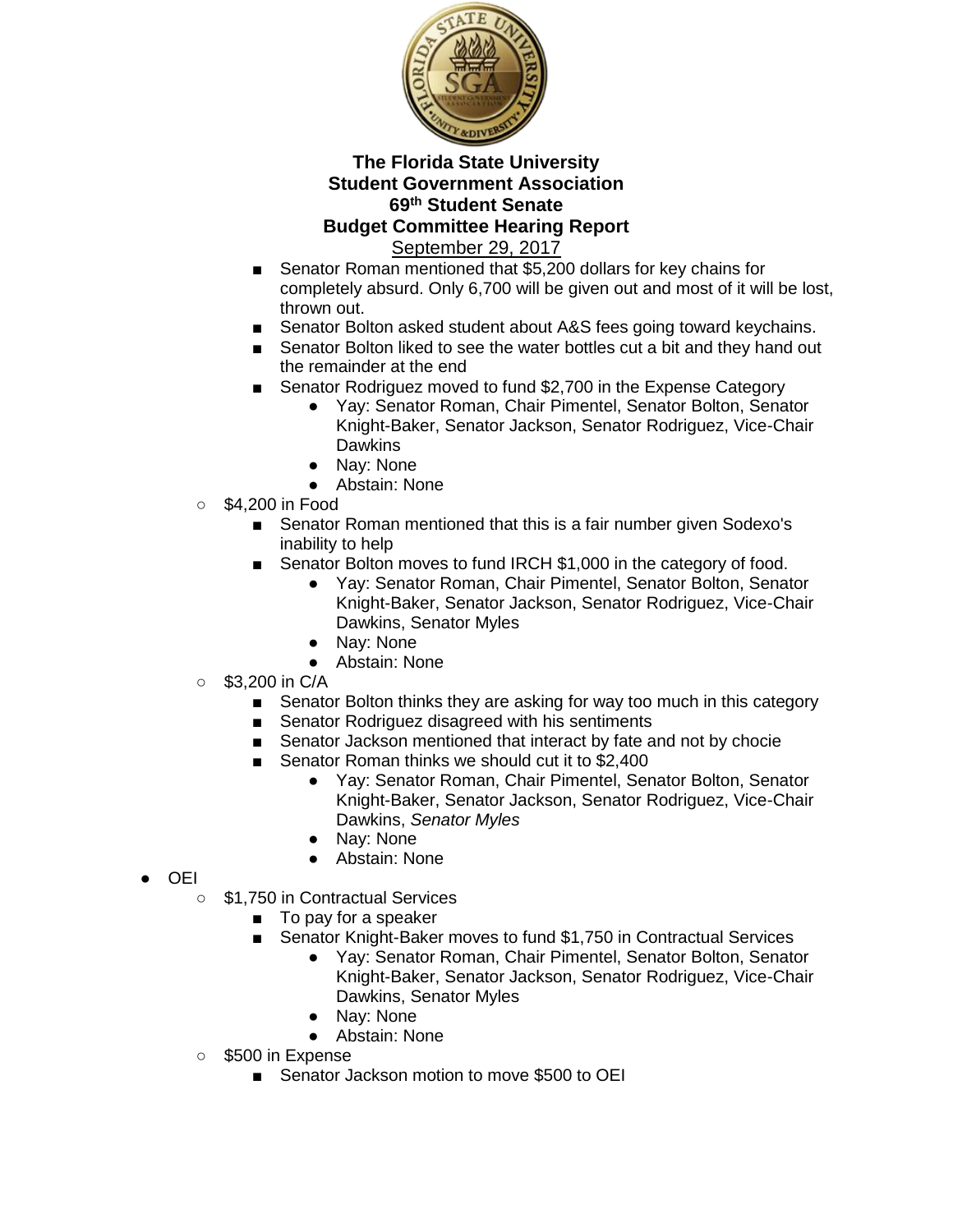

- Yay: Senator Roman, Chair Pimentel, Senator Bolton, Senator Knight-Baker, Senator Jackson, Senator Rodriguez, Vice-Chair Dawkins, Senator Myles
- Nay: None
- Abstain: None
- \$760 in Food
	- Senator Romans moves that we fund \$760 in the category of food for OEI
		- Yay: Senator Roman, Chair Pimentel, Senator Bolton, Senator Knight-Baker, Senator Jackson, Senator Rodriguez, Vice-Chair Dawkins, Senator Myles
		- Nay: None
		- Abstain: None
- \$1,000 in Clothing and Awards
	- Vice-Chair Dawkins motions that we fund \$1,000 for Clothing and Awards.
		- Yay: Senator Roman, Chair Pimentel, Senator Bolton, Senator Knight-Baker, Senator Jackson, Senator Rodriguez, Vice-Chair Dawkins, Senator Myles
		- Nay: None
		- Abstain: None
- **SCURC** 
	- \$16,500 in Expense
		- Senator Roman mentioned that this seemed like a lot of money as compared to last year
		- Chair Pimentel agreed that funding SCURC is good for the strategic plan
		- Senator Bolton thinks it's great they print the OWL and send students to research conferences
		- Senator Bolton mentioned that they spent \$14,500 in 2016-17.
		- Senator Romans motions to give fund SCURC \$16,500 in the account of expense for SCURC.
			- Yay: Senator Roman, Chair Pimentel, Senator Bolton, Senator Knight-Baker, Senator Jackson, Senator Rodriguez, Vice-Chair Dawkins, Senator Myles
			- Nay: None
			- Abstain: None
	- \$600 in Food
		- Senator Myles moves to fund \$600 in Food for SCURC
			- Yay: Senator Roman, Chair Pimentel, Senator Bolton, Senator Knight-Baker, Senator Jackson, Senator Rodriguez, Vice-Chair Dawkins, Senator Myles
			- Nay: None
			- Abstain: None
- Office of Servant Leadership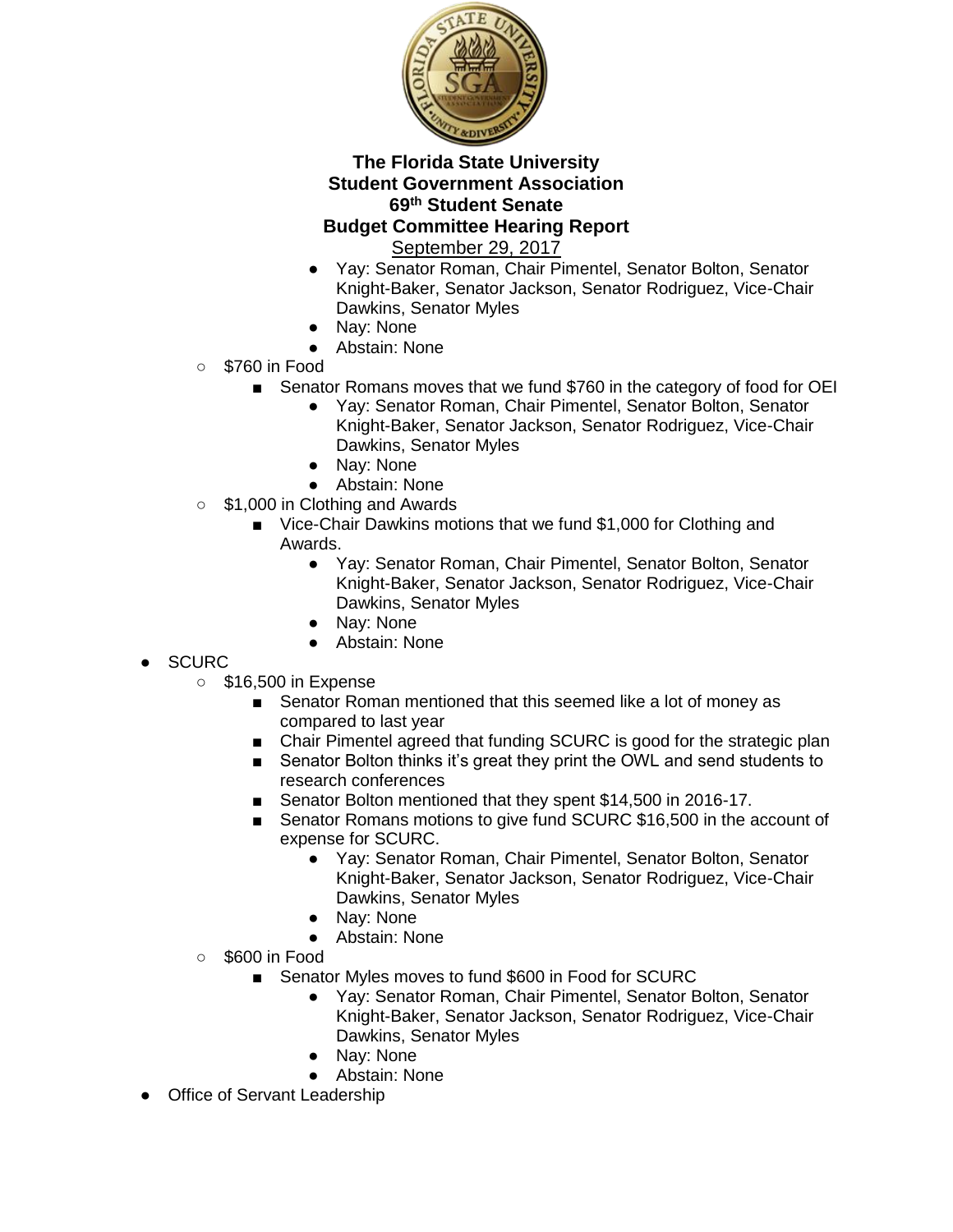

- \$2,000 in Expense
	- Vice-Chair Dawkins mentioned that they have a service fair
	- Senator Joseph mentioned that they want to host the sundown social at an upscale place for their event to get people out.
	- Senator Roman just does not understand where all the money is going.
	- Senator Roman mentioned giving \$500 for the Service Fair
	- Senator Bolton mentioned that they added an outreach executive board and they promote philanthropy and funding them to a degree is going to help them get off the ground.
	- Senator Roman knows where the money is going
	- They are moving from a funding board and they are getting better and forming their own unique ideas.
	- Senator Roman moves to fund OSL \$2,000 in Expense
		- Yay: Senator Roman, Chair Pimentel, Senator Bolton, Senator Knight-Baker, Senator Jackson, Senator Rodriguez, Vice-Chair Dawkins, Senator Myles
		- Nay: None
		- Abstain: None
- $\circ$  \$650 in Food
	- Senator Roman motions to give them \$650 in Food
		- Yay: Senator Roman, Chair Pimentel, Senator Bolton, Senator Knight-Baker, Senator Jackson, Senator Rodriguez, Vice-Chair Dawkins, Senator Myles
		- Nay: None
		- Abstain: None
- $\circ$  \$1,000 in C/A
	- Senator Roman moves to fund \$1,000 in C/A
		- Yay: Senator Roman, Chair Pimentel, Senator Bolton, Senator Knight-Baker, Senator Jackson, Senator Rodriguez, Vice-Chair Dawkins, Senator Myles
		- Nay: None
		- Abstain: None
- Student Sustainability
	- \$5,000 in Contractual Services
		- Senator Knight-Baker that this year they will have a well known speaker
		- Senator Bolton that they did get the speaker to commit to the price
		- Senator Rodriguez mentioned that they there are cheaper ways to promote sustainability on campus
		- Senator Knight-Baker wants to fund it; Senator
		- Senator Rodriguez does not think this speaker is worth it
			- Senator Roman does not think this is worth it either
		- Senator Jackson motions that we fund them \$5,000 in Contractual **Services**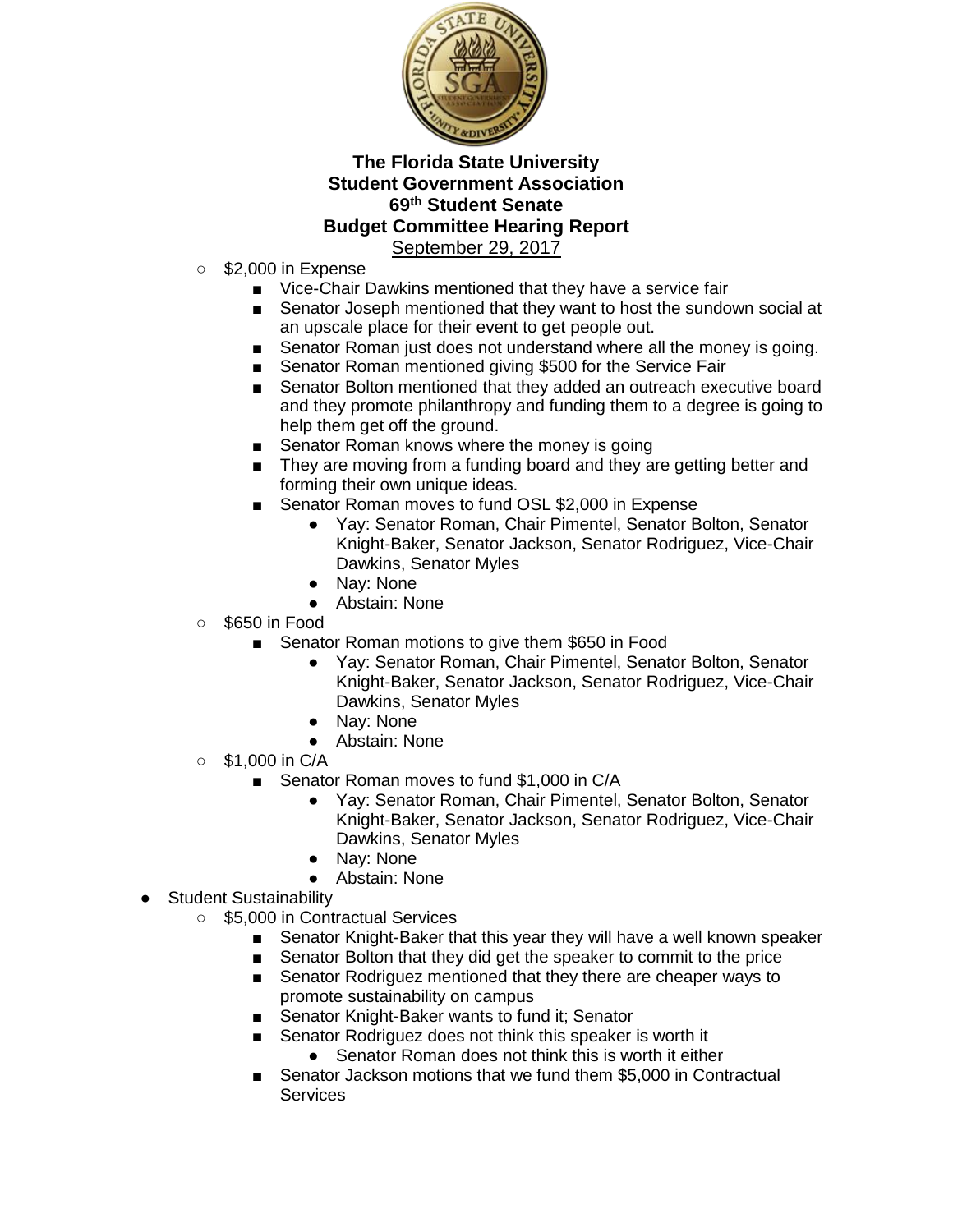

- Yay: Senator Roman, Chair Pimentel, Senator Bolton, Senator Knight-Baker, Senator Jackson, Senator Rodriguez, Vice-Chair Dawkins, Senator Myles
- Nay: None
- Abstain: None
- \$3,963 in Expense
	- Senator Jackson moves to allocate \$3,500 in the Expense Category
		- Yay: Senator Roman, Chair Pimentel, Senator Bolton, Senator Knight-Baker, Senator Jackson, Senator Rodriguez, Vice-Chair Dawkins, Senator Myles
		- Nay: None
		- Abstain: None
- \$778 in Food
	- Senator Knight-Baker motioned to allocate \$778 In Food
		- Yay: Senator Roman, Chair Pimentel, Senator Bolton, Senator Knight-Baker, Senator Jackson, Senator Rodriguez, Vice-Chair Dawkins, Senator Myles
		- Nay: None
		- Abstain: None
- $\circ$  \$110 in C/A
	- Senator Knight-Baker motioned to allocate \$85 dollars in Clothing and Awards.
		- Yay: Senator Roman, Chair Pimentel, Senator Bolton, Senator Knight-Baker, Senator Jackson, Senator Rodriguez, Vice-Chair Dawkins, Senator Myles
		- Nay: None
		- Abstain: None
- College Leadership Councils
	- \$18,000 in Expense
		- Two leadership councils are out of funding since they did not approach us in time.
		- \$3,000 for both of those colleges.
			- **Proviso: "At least \$3,000 to previously funded CLC's"**
			- Senator Myles moved to fund \$18,000 in Expense
				- Yay: Senator Roman, Chair Pimentel, Senator Bolton, Senator Knight-Baker, Senator Jackson, Senator Rodriguez, Vice-Chair Dawkins, Senator Myles
				- Nay: None
				- Abstain: None
- **Center for Global Engagement** 
	- \$13,365 in OPS Wages
		- Senator Roman motioned to move \$10,000 flat to OPS wages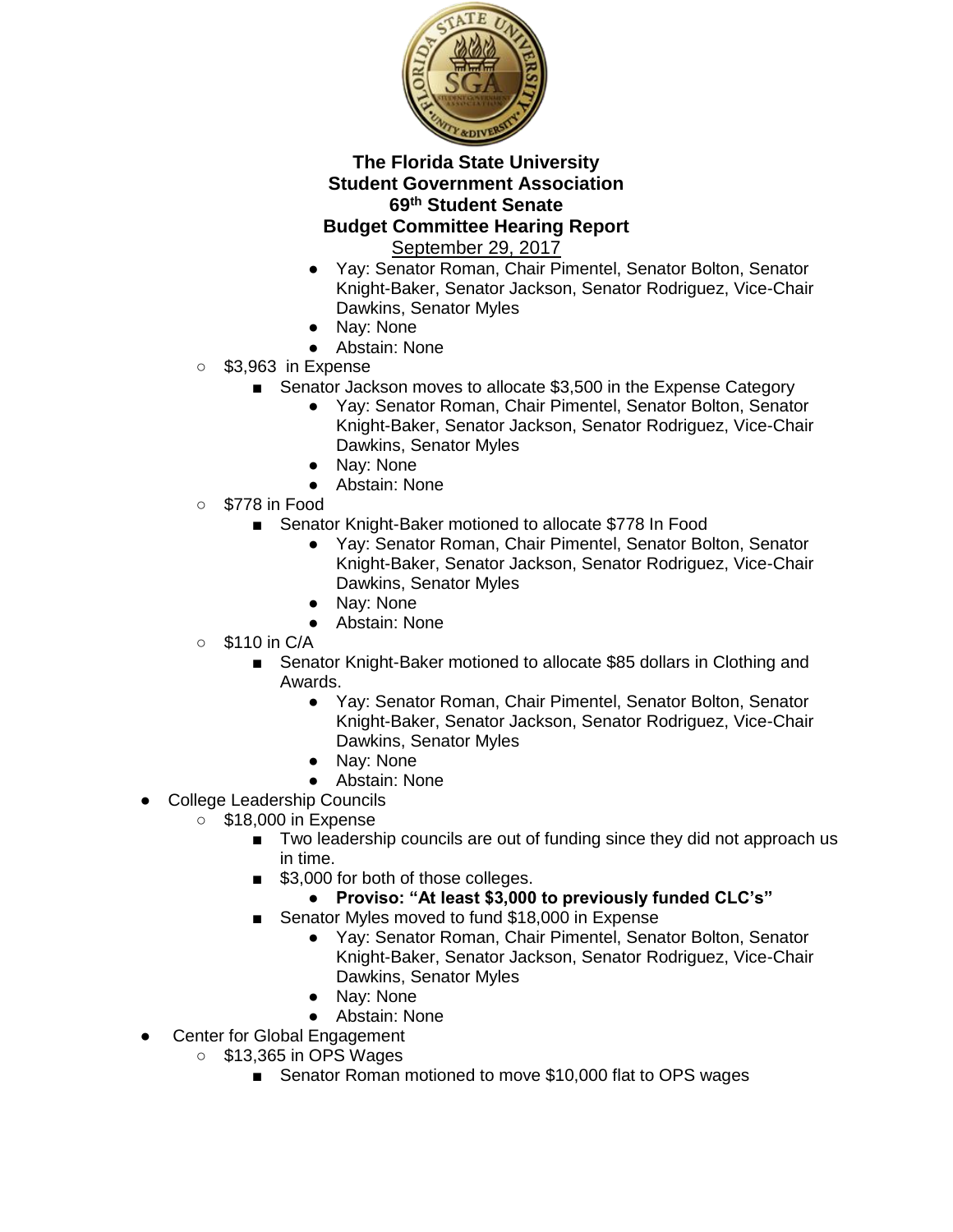

- Yay: Senator Roman, Chair Pimentel, Senator Bolton, Senator Knight-Baker, Senator Jackson, Senator Rodriguez, Vice-Chair Dawkins, Senator Myles
- Nay: None
- Abstain: None
- \$480 in Expense
	- Senator Jackson moved to allocate \$480 to the GLOBE
		- Yay: Senator Roman, Chair Pimentel, Senator Bolton, Senator Knight-Baker, Senator Jackson, Senator Rodriguez, Vice-Chair Dawkins, Senator Myles
		- Nay: None
		- Abstain: None
- We moved to give a 1,000 increase in all the agencies. (Senator Roman)
	- $\circ$  AASU \$6,910
		- Yay: Senator Roman, Chair Pimentel, Senator Bolton, Senator Knight-Baker, Senator Jackson, Senator Rodriguez, Vice-Chair Dawkins, Senator Myles
		- Nav: None
		- Abstain: None
	- $O$  BSU \$9,250
		- Yay: Senator Roman, Chair Pimentel, Senator Bolton, Senator Knight-Baker, Senator Jackson, Senator Rodriguez, Vice-Chair Dawkins, Senator Myles
		- Nay: None
	- Abstain: None
	- $\circ$  HLSU \$7,000
		- Yay: Senator Roman, Chair Pimentel, Senator Bolton, Senator Knight-Baker, Senator Jackson, Senator Rodriguez, Vice-Chair Dawkins, Senator Myles
		- Nay: None
		- Abstain: None
	- Pride- \$8,060
		- Yay: Senator Roman, Chair Pimentel, Senator Bolton, Senator Knight-Baker, Senator Jackson, Senator Rodriguez, Vice-Chair Dawkins, Senator Myles
		- Nay: None
		- Abstain: None
	- $O$  VSU \$7,770
		- Yay: Senator Roman, Chair Pimentel, Senator Bolton, Senator Knight-Baker, Senator Jackson, Senator Rodriguez, Vice-Chair Dawkins, Senator Myles
		- Nay: None
		- Abstain: None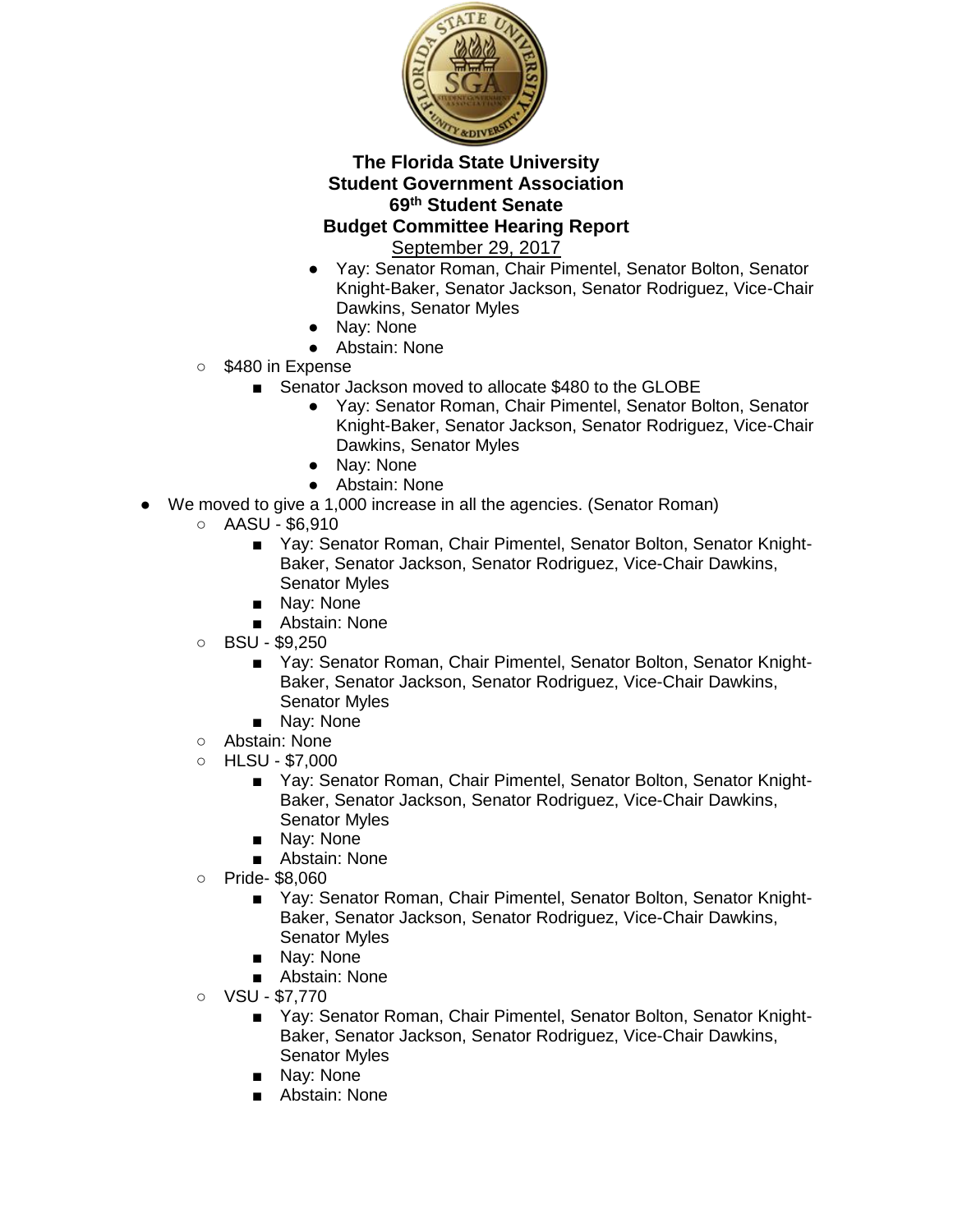

- WSU \$6,435
	- Yay: Senator Roman, Chair Pimentel, Senator Bolton, Senator Knight-Baker, Senator Jackson, Senator Rodriguez, Vice-Chair Dawkins, Senator Myles
	- Nay: None
	- Abstain: None
- We agreed to increase the percentage. (Senator Roman)
	- $\circ$  AASU \$3,500
		- Yay: Senator Roman, Chair Pimentel, Senator Bolton, Senator Knight-Baker, Senator Jackson, Senator Rodriguez, Vice-Chair Dawkins, Senator Myles
		- Nay: None
		- Abstain: None
	- $O$  BSU \$4,650
		- Yay: Senator Roman, Chair Pimentel, Senator Bolton, Senator Knight-Baker, Senator Jackson, Senator Rodriguez, Vice-Chair Dawkins, Senator Myles
		- Nav: None
		- Abstain: None
	- HLSU \$3,720
		- Yay: Senator Roman, Chair Pimentel, Senator Bolton, Senator Knight-Baker, Senator Jackson, Senator Rodriguez, Vice-Chair Dawkins, Senator Myles
		- Nay: None
		- Abstain: None
	- Pride \$3,000
		- Yay: Senator Roman, Chair Pimentel, Senator Bolton, Senator Knight-Baker, Senator Jackson, Senator Rodriguez, Vice-Chair Dawkins, Senator Myles
		- Nay: None
		- Abstain: None
	- VSU \$1,000
		- Yay: Senator Roman, Chair Pimentel, Senator Bolton, Senator Knight-Baker, Senator Jackson, Senator Rodriguez, Vice-Chair Dawkins, Senator Myles
		- Nay: None
		- Abstain: None
	- $\circ$  WSU \$3,000
		- Yay: Senator Roman, Chair Pimentel, Senator Bolton, Senator Knight-Baker, Senator Jackson, Senator Rodriguez, Vice-Chair Dawkins, Senator Myles
		- Nay: None
		- Abstain: None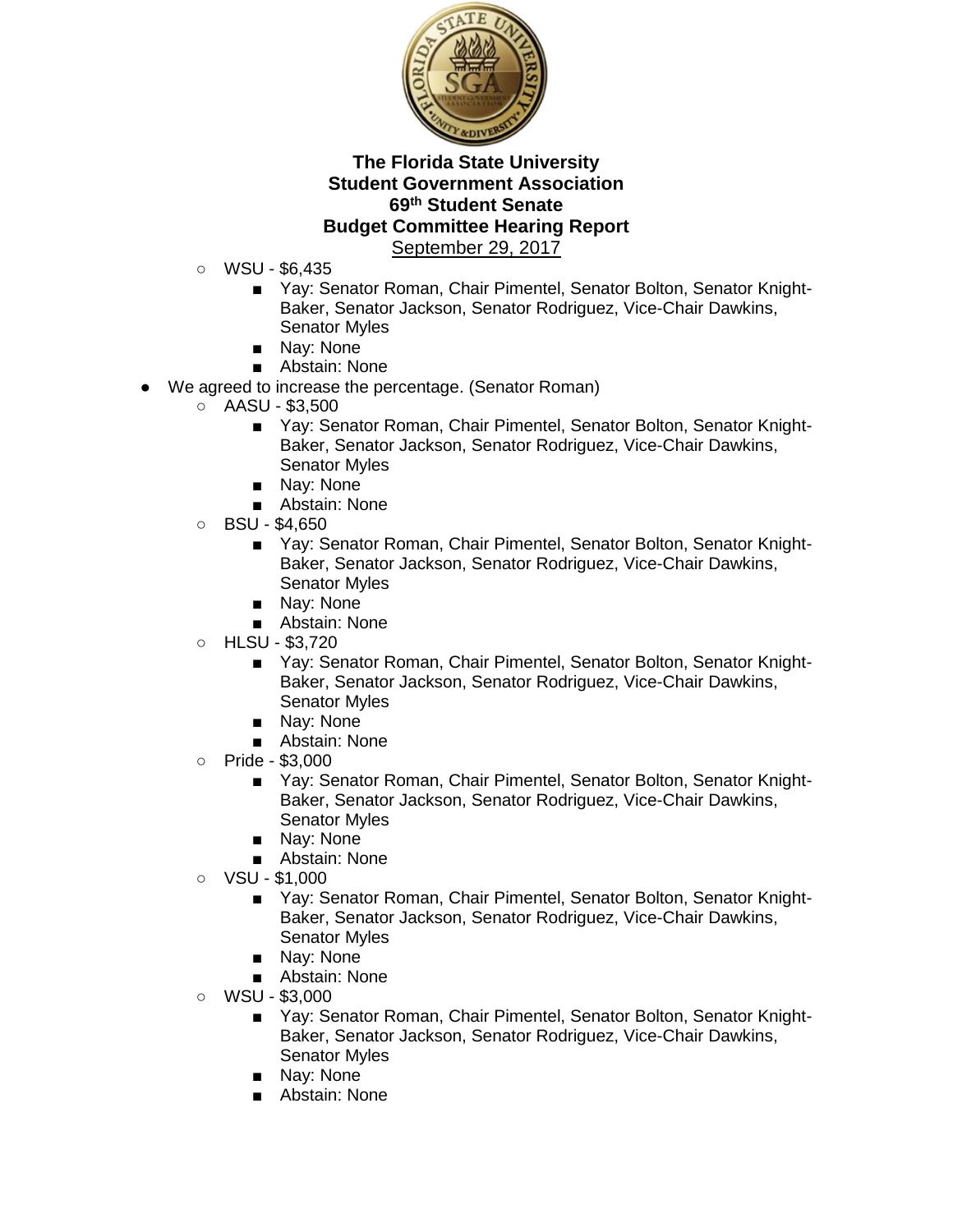

- Senator Joseph moved to give Senate Projects \$50,000 in Expense
	- Yay: Senator Roman, Chair Pimentel, Senator Bolton, Senator Knight-Baker,
		- Senator Jackson, Senator Rodriguez, Vice-Chair Dawkins, Senator Myles
	- Nav: None
	- Abstain: None
- Senator Joseph moved to put \$4,000 from our excess to the food category of Senate **Projects** 
	- Yay: Senator Roman, Chair Pimentel, Senator Bolton, Senator Knight-Baker, Senator Jackson, Senator Rodriguez, Vice-Chair Dawkins, Senator Myles
	- Nay: None
	- Abstain: None
- Senator Roman moved to give Executive Branch \$4,000 for food Inauguration.
	- Yay: Senator Roman, Chair Pimentel, Senator Bolton, Senator Knight-Baker, Senator Jackson, Senator Rodriguez, Vice-Chair Dawkins, Senator Myles
	- Nay: None
	- Abstain: None
- Senator Joseph wants to give Campus Rec an increase of \$25,000 dollars (\$5,670,000)
	- Yay: Senator Roman, Chair Pimentel, Senator Bolton, Senator Knight-Baker, Senator Jackson, Senator Rodriguez, Vice-Chair Dawkins, Senator Myles
	- Nay: None
	- Abstain: None
- Senator Joseph amended to fund AASU asst. Director OPS wages equalling it will be \$3,564
	- Yay: Senator Roman, Chair Pimentel, Senator Bolton, Senator Knight-Baker, Senator Jackson, Senator Rodriguez, Vice-Chair Dawkins, Senator Myles
	- Nay: None
	- Abstain: None
- Senator Joseph amended fund BSU asst. Director OPS wages equalling it will be \$3,564
	- Yay: Senator Roman, Chair Pimentel, Senator Bolton, Senator Knight-Baker, Senator Jackson, Senator Rodriguez, Vice-Chair Dawkins, Senator Myles
	- Nay: None
	- Abstain: None
- Senator Joseph amended fund HLSU asst. Director OPS wages equalling it will be \$3,564
	- Yay: Senator Roman, Chair Pimentel, Senator Bolton, Senator Knight-Baker, Senator Jackson, Senator Rodriguez, Vice-Chair Dawkins, Senator Myles
	- Nay: None
	- Abstain: None
- Senator Joseph amended fund Pride asst. Director OPS wages equalling it will be \$3,564
	- Yay: Senator Roman, Chair Pimentel, Senator Bolton, Senator Knight-Baker, Senator Jackson, Senator Rodriguez, Vice-Chair Dawkins, Senator Myles
	- Nay: None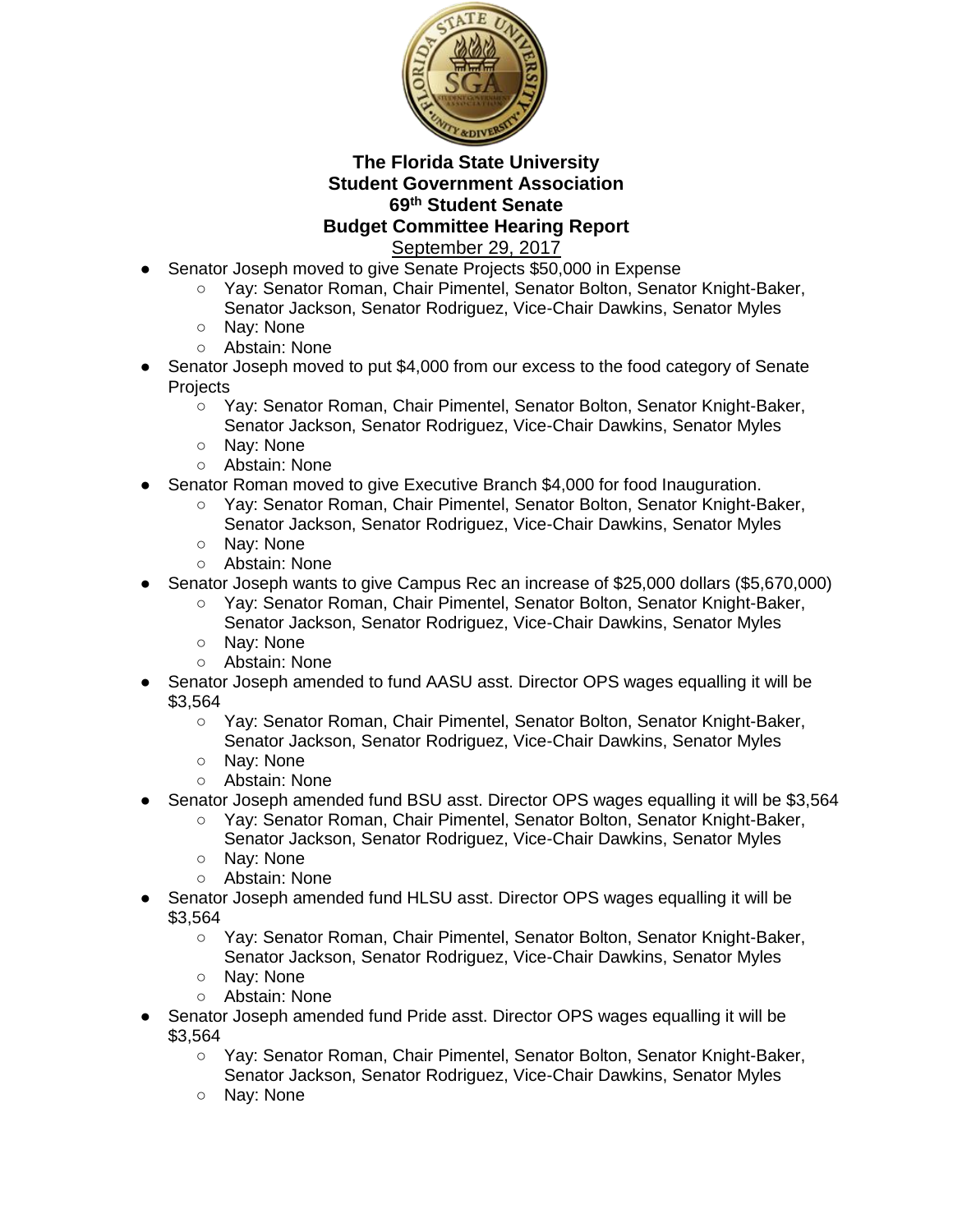

- Abstain: None
- Senator Joseph amended fund VSU asst. Director OPS wages equalling it will be \$3,564
	- Yay: Senator Roman, Chair Pimentel, Senator Bolton, Senator Knight-Baker, Senator Jackson, Senator Rodriguez, Vice-Chair Dawkins, Senator Myles
	- Nay: None
	- Abstain: None
- Senator Joseph amended fund WSU asst. Director OPS wages equalling it will be \$3,564
	- Yay: Senator Roman, Chair Pimentel, Senator Bolton, Senator Knight-Baker, Senator Jackson, Senator Rodriguez, Vice-Chair Dawkins, Senator Myles
	- Nay: None
	- Abstain: None
- Senator Roman moves to amend the Homecoming Expense category to \$410,000
	- Yay: Senator Roman, Chair Pimentel, Senator Bolton, Senator Knight-Baker, Senator Jackson, Senator Rodriguez, Vice-Chair Dawkins, Senator Myles
	- Nay: None
	- Abstain: None
- Senator Roman moves to amend the expense category of the union \$4,686,000
	- The new \$10,000 is going directly to the headliners
	- Yay: Senator Roman, Chair Pimentel, Senator Bolton, Senator Knight-Baker, Senator Jackson, Senator Rodriguez, Vice-Chair Dawkins, Senator Myles
	- Nay: None
	- Abstain: None
- Senator Roman moves to amend the sports club to to \$105,809 to the Sports Club Council
- **Bill 2018**
	- Senator Roman moved to approve the budget proposal for 2018
	- Roll Call Vote: Senator Jackson, Vice-Chair Dawkins, Senator Myles, Senator Joseph, Senator Roman, Senator Knight-Baker, Senator Rodriguez, Senator Bolton, Chair Pimentel
	- Proviso Language
		- Chair Pimentel made a motion to approve the proviso language.
		- Yay: Senator Roman, Chair Pimentel, Senator Bolton, Senator Knight-Baker, Senator Jackson, Senator Rodriguez, Vice-Chair Dawkins, Senator Myles
		- Nay: None
		- Abstain: None

**Unfinished Business: None.**

#### **Closing Announcements: None.**

#### **Adjourn: 8:38 P.M.**

\_\_\_\_\_\_\_\_\_\_\_\_\_\_\_